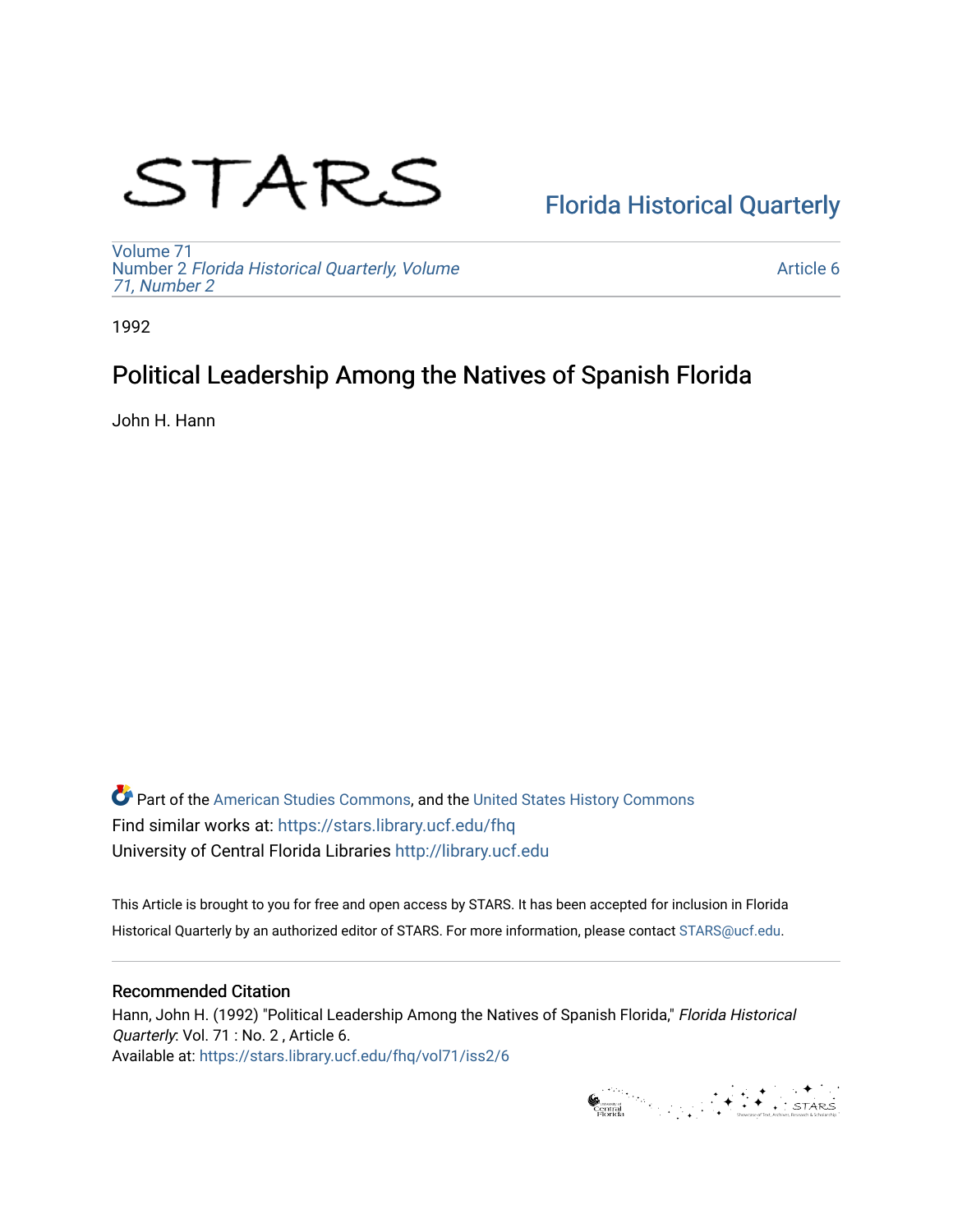#### **POLITICAL LEADERSHIP AMONG THE NATIVES OF SPANISH FLORIDA**

#### *by* JOHN H. HANN

**W H** E<sub>N</sub> the first Europeans arrived off Florida's coasts the land was not uninhabited virgin territory but was occupied by many distinct peoples organized into flourishing, complex, chiefdom-level societies of a non-egalitarian nature. Those societies included the Calusa of the Gulf coast from the Charlotte Harbor area southward to the tip of the Florida peninsula; Tocobaga and others who occupied the shores of Tampa Bay and their hinterland; Ais of the Indian River area and its hinterland; various autonomous Timucua-speaking groups of south Georgia and north Florida from the east coast westward to the Aucilla, Withlacoochee, and Oklawaha rivers; Apalachee whose domain extended from the Aucilla to just beyond the Ochlockonee River; Guale of coastal Georgia from the Altamaha River northward; and the Escamacu-Orista and Cayagua along the South Carolina coast from the Savannah River north to the Charleston region.

The center of the Calusa domain was the Caloosahatchee River-Fort Myers area, but the Calusa ruler collected tribute regularly from other chiefdoms as far east as Lake Okeechobee. At one time or another most of the peoples living south of a line drawn from southern Tampa Bay to the vicinity of Cape Canaveral paid tribute to the Calusa ruler or were part of his network of alliances. The Ais head chiefs sway reached south from Cape Canaveral to at least Jupiter Inlet. His network of alliances stretched north almost to Daytona Beach, south at times to Biscayne Bay and the Keys, and some distance inland along the upper St. Johns River south of Lake George. The Tocobaga were based in the northwest Tampa Bay area, but their domain extended inland to the Withlacoochee River. Their network of alliances extended, at times, to Tampa Bay's southern shores.

John H. Hann is historian and translator, San Luis Archaeological and Historical Site, Tallahassee.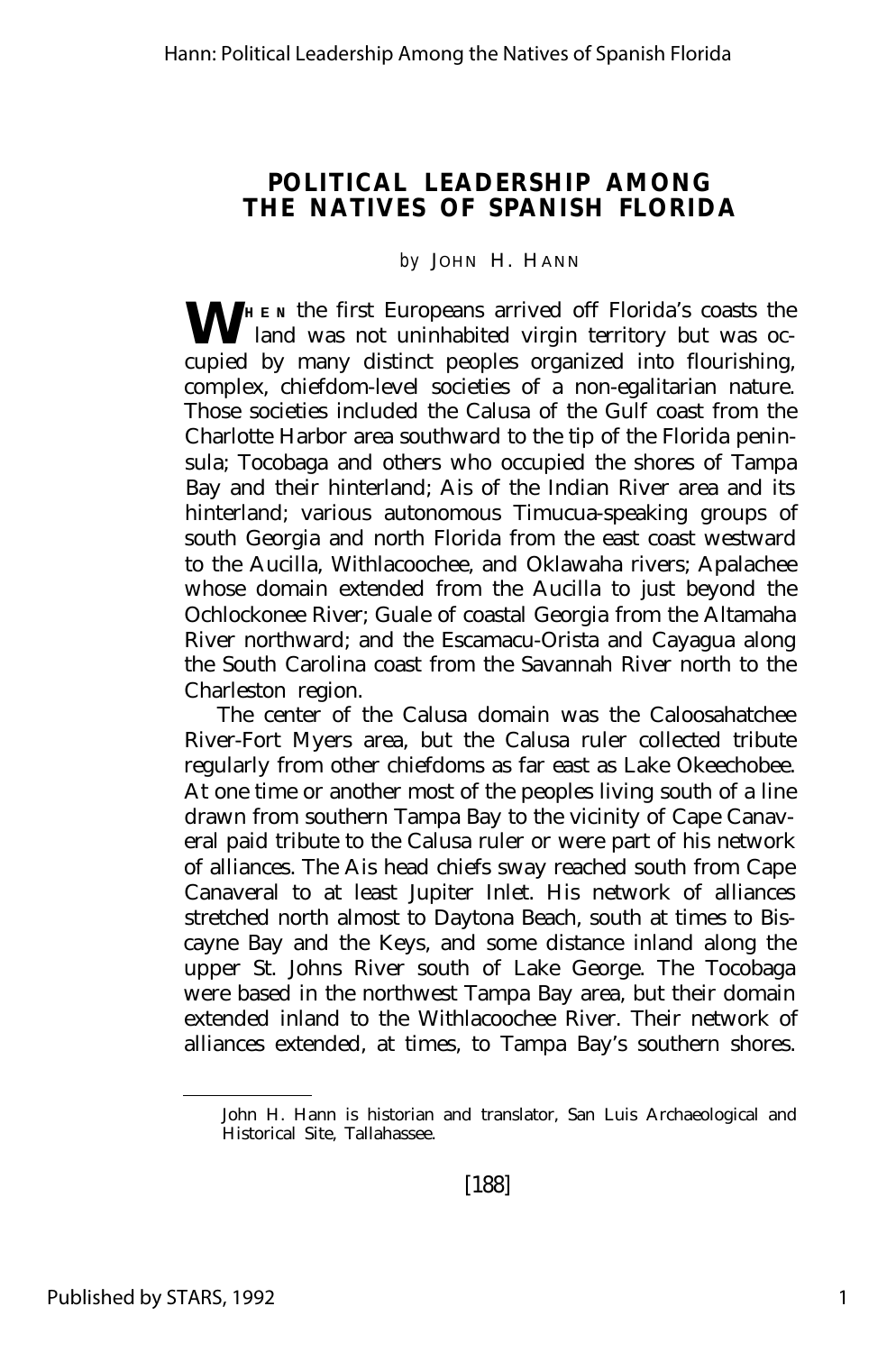Along the east coast the Timucua-speakers' domain extended from Daytona Beach north to Jekyll Island. The area that they controlled inland from the south Georgia coast is ill-defined, as is its southern limits in the heart of the Florida peninsula.<sup>1</sup> In Hernando de Soto's time some of the Tampa Bay tribes paid tribute to an inland leader who bore the title paracoxi, which was used by many Timucua-speaking leaders along the St. Johns River in the  $1560s<sup>2</sup>$ 

Spanish Florida held other less complexly organized groups, some of whom were tributary to leaders such as Calusa's head chief, while others were independent. They included the Keys Indians, Tequesta of the Miami area, Maymi of Lake Okeechobee, Jeaga of the south Indian River coast, Surruque living just north of Cape Canaveral, Chacato of the Marianna region, Pansacola and Chisca of far-west Florida, Apalachicola of the Chattahoochee River, and Tama-Yamasee of the north Georgia hinterland.<sup>3</sup>

Until recently scholars have given little attention to leadership elements among those and other natives of early Florida and changes they underwent from the first contacts of the sixteenth century through the dispersal and virtual destruction of most of the tribal groups in the core area of north Florida and the Georgia coast prior to 1705. A major reason for the omission undoubtedly was lack of readily available information. Addressing a broader theme of "Spanish-Indian Relations in Southeastern North America" a generation and a half ago, William C.

<sup>1</sup> . Jonathan Dickinson, *Jonathan Dickinson's Journal or God's Protecting Providence.* ed. Evangeline Walker Andrews and Charles McLean Andrews (Stuart, FL, 1981), 28-32; John H. Hann, *Apalachee: The Land Between the Rivers* (Gainesville, 1988), 2; Jerald T. Milanich and Samuel Proctor, eds., *Tacachale: Essays on the Indians* of *Florida and Southeastern Georgia during the Historic Period* (Gainesville, 1978), 19, 50, 59-60, 89-90, 120; Irving Rouse, *A Survey of Indian River Archaeology, Florida* (New Haven, 1951; reprint ed., New York, 1981), 34, 36.

<sup>2</sup> . Gentleman of Elvas, *True Relation of the Hardships Suffered by Governor Fernando de Soto & Certain Portuguese Gentlemen during the Discovey of the Pro*vince of Florida Now Newly Set Forth by a Gentleman of Elvas, trans. and ed., James Alexander Robinson, 2 vols. (Deland, FL, 1932-1933), II, 46.

<sup>3</sup> . John H. Hann, "Florida's Terra Incognita: West Florida's Natives in the Sixteenth and Seventeenth Century," *Florida Anthropologist* 41 (March 1988), 63-64, 79-80; Arva Moore Parks, *Where the River Found the* Bay: *Historical Study of the Granada Site, Miami, Florida* (Tallahassee, 1985), 14, 25-26; Rouse, *Survey of Indian River Archaeology,* 36-38.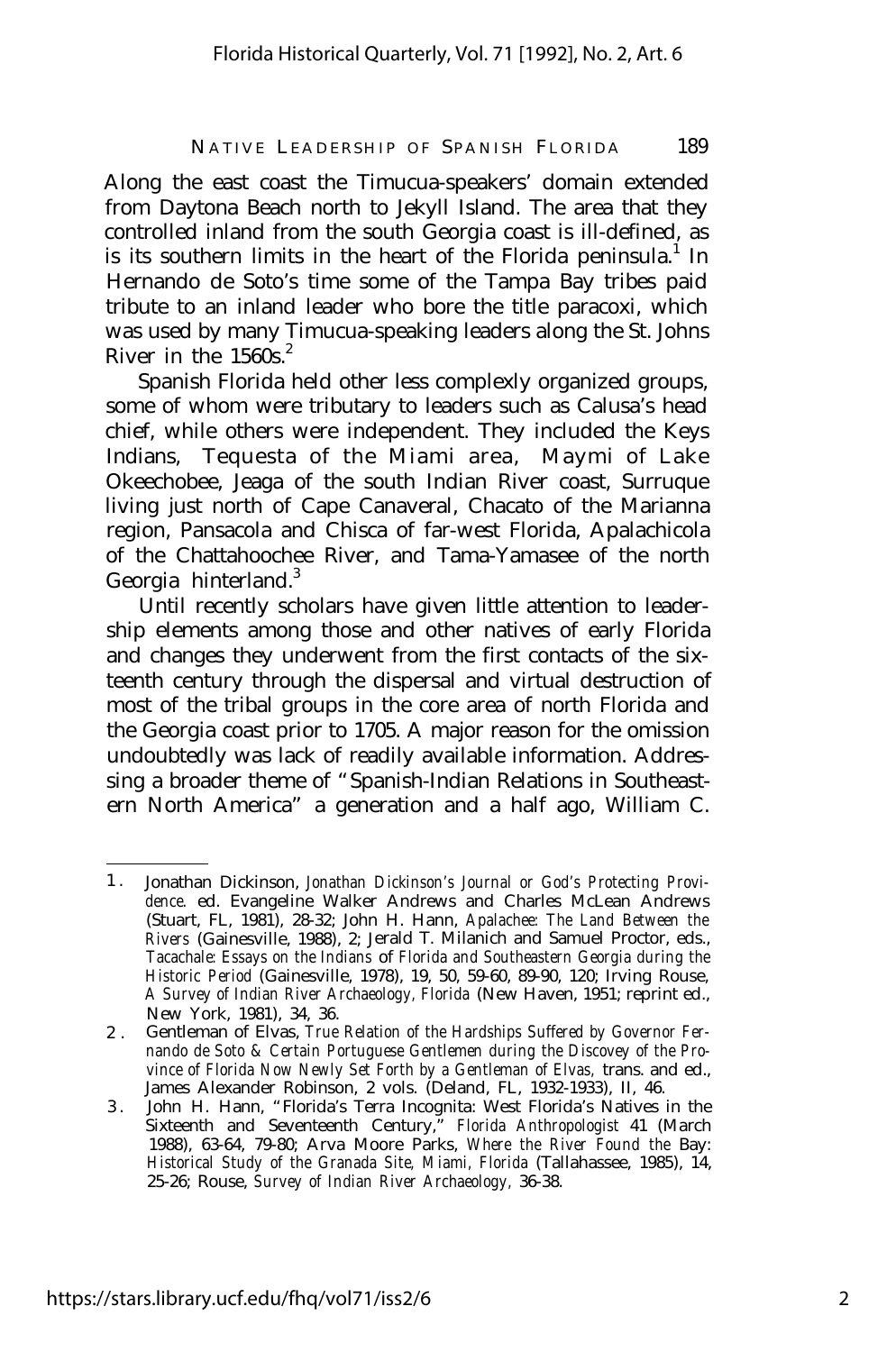Sturtevant observed that what he would be able to say was less than what he would have liked to say, in part "because studies of the Spanish period in southeastern North America are too little developed.<sup>"4</sup>

During the thirty years since Sturtevant made that comment much progress has been made in broadening the coverage overall, especially for the mission territories concerning which Sturtevant noted there was a striking paucity of material. But in the matter of the natives' political organization, the advance has been meager until recently. Consequently, Charles Hudson found it necessary in his 1976 survey of the southeastern Indians to focus on eighteenth-century groups with whom the English and French had dealings. Of the earlier Spanish period, Hudson observed only that there was evidence "indicating that the power of Southeastern chiefs declined after European colonization. Most of the earliest observers in the Southeast reported that the chiefs had great power. This was said of the people de Soto observed, the French said it of the Natchez, and the Spanish said it of the Calusa. But by the middle of the eighteenth century, no Indian leader possessed such power."<sup>5</sup>

Progress has been much greater since 1976. Hudson himself, in his monograph on the Juan Pardo expeditions and in articles in collaboration with Chester DePratter and Marvin T. Smith, and Smith in his *Archaeology of Aboriginal Cultural Change in the Interior Southeast,* and others have shed much light on the chiefdoms of the interior of the northern Southeast visited by de Soto, Pardo, and Hernando de Morales Moyano and on those chiefdoms' decline in the wake of the explorers' passage. The essays in *Tacachale,* edited by Jerald T. Milanich and Samuel Proctor, have done the same for the mission territory farther south except for Apalachee and the Chacato. Grant D. Jones's "The Ethnohistory of the Guale Coast through 1684" provided a more detailed view of social and political organization for that area, as did David Hurst Thomas. John Hann's volumes on the Apalachee and the Calusa and his translations and articles have done the same for other peoples.

Nevertheless, Spanish sources have more to say on the topic of Native-American political leadership than is available in print

<sup>4.</sup> William C. Sturtevant, "Spanish-Indian Relations in Southeastern North America," *Ethnohistory* 9 (Winter 1962), 42.

<sup>5.</sup> Charles Hudson, *The Southeastern Indians* (Knoxville, 1976), 205.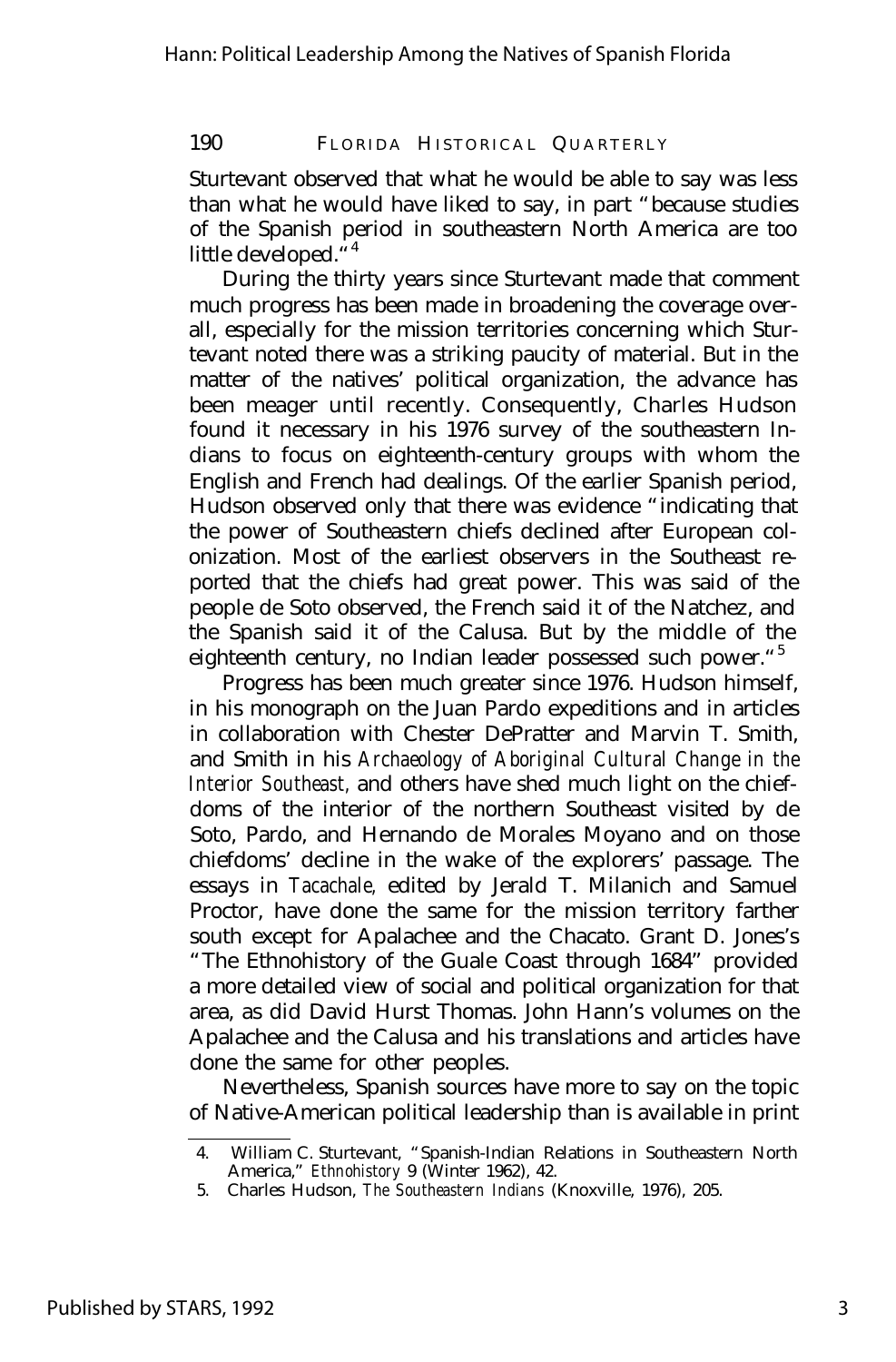to date. This is true even for aspects of the topic as basic as native leadership nomenclature, the presence or absence of women as chiefs, and succession to chieftainships, to which this article will give some attention. The focus will be on peoples with whom Spaniards maintained a degree of sustained contact between 1565 and 1704: the Timucua-speakers, Guale, Apalachee, Chacato, Tama-Yamasee, and Carolina natives such as the Escamacu. As documents have much to say about the Calusa and other natives of south Florida, despite the brevity of Spanish contacts with them, these shall be included.

Caution is in order, of course, in drawing conclusions from the available evidence as knowledge of native leadership structure and nomenclature is adventitious and comes almost exclusively from Spanish and French sources rather than from the natives themselves. And in a majority of cases, native usage is cloaked by the Spaniards' preference for the Arawak term cacique and its female equivalent cacica, for chieftain and chieftainness, and for the Spanish term mandador (order-giver) for the second-in-command among many of the peoples. By the late seventeenth century even some literate Apalachee principal chiefs were using cacique to identify their position in society when signing their names, leaving us in the dark as to its native equivalent among them.

In Spanish eyes, the Calusa chiefdom appears to have been the most impressive one encountered in Florida proper. This is reflected in the use of the term king to describe the Calusa leader.<sup>6</sup> In contrast to the French of the 1560s and the later English, who referred to native leaders commonly as kings, most Spaniards accorded that title only grudgingly even for the Calusa ruler. Hernando d'Escalante Fontaneda enthused that the Calusan leader Carlos is "the greatest of the kings, with the renown of Montesuma."<sup>7</sup> Such encomia have led some modern authorities to propose that Calusa had passed beyond the chiefdom stage. William H. Marquardt suggested that "it is possible that in the first half of the sixteenth century the Calusa social formation shifted from a chiefdom to what [Christine Ward]

<sup>6.</sup> Hernando d'Escalante Fontaneda, *Memoir of D<sup>o</sup> d'Escalente Fontaneda Respecting Florida. Written in Spain, about the Year 1575,* trans. Buckingham Smith, rev. ed. (Miami, 1944), 14; John H. Hann, ed. and trans., *Missions to the Calusa* (Gainesville, 1991), 246-47, 252, 262, 267, 269.

<sup>7.</sup> Fontaneda, *Memoir,* 68.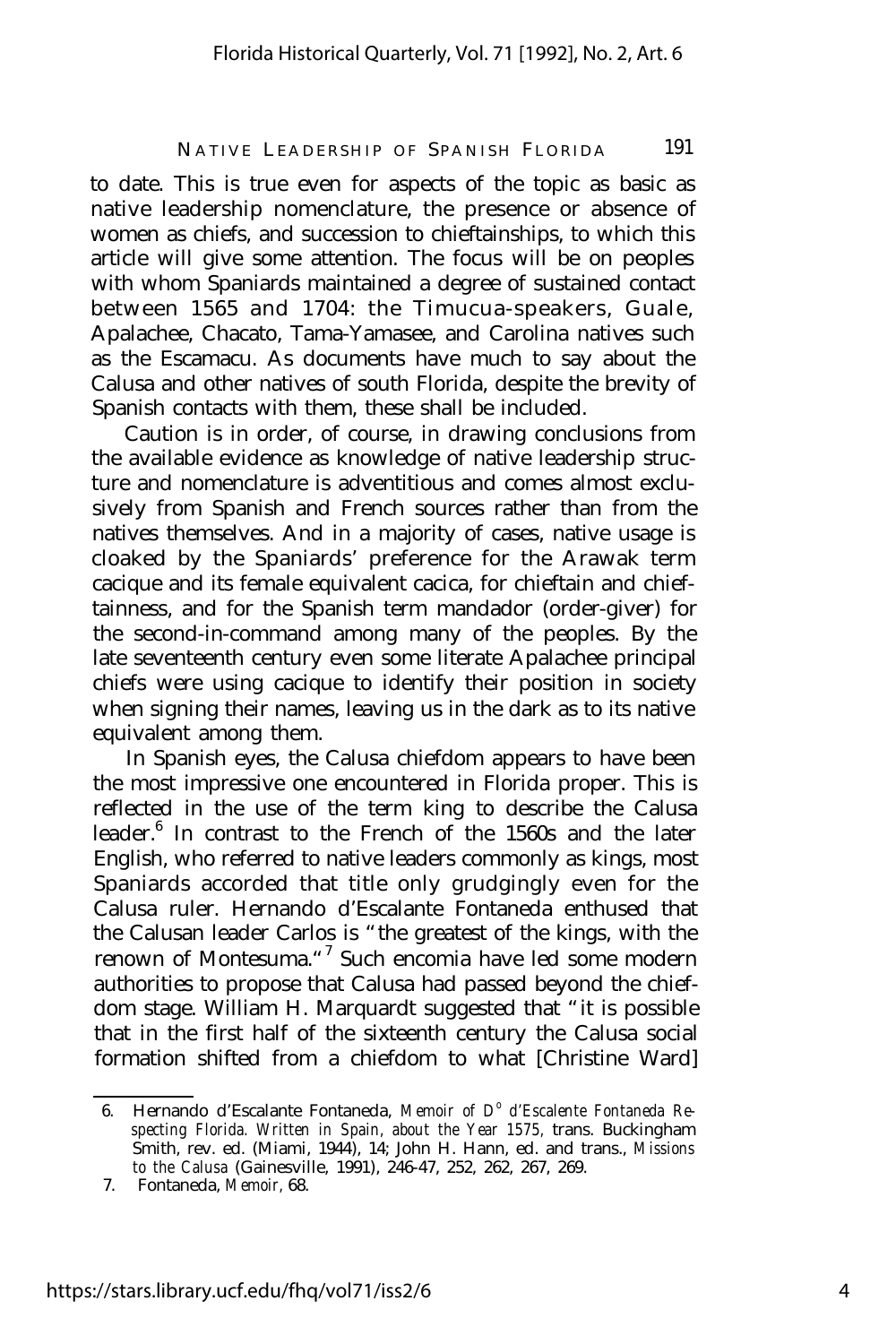Gailey and [Thomas C.] Patterson call a weak tribute-based state." 8 Echoing Fontaneda, Henry F. Dobyns described the Calusa polity more expansively as a "conquest kingdom," remarking that the Calusa's tribute-collecting pattern "very much resembled that of the Aztecs and Incas, although Calusa society was smaller in scale."<sup>9</sup> Although Dobyns's comparison is probably stretching the point, its basis leaves no doubt as to the impressiveness of the Calusa chiefdom. Also impressive was the staying power of Calusa's rulers and their polity. They maintained their sway over an extensive territory until the end of the seventeenth century and may even have enlarged their domain beyond what it was in the 1560s when the Spanish and French provided the first significant data about the Calusa's status as the most important native power in south Florida.<sup>10</sup> The experience of a 1679 Spanish expedition that moved southward toward Calusa along the Gulf coast indicates that Calusa's suzerainty extended to Pojoy in Tampa Bay, which had been an ally of Calusa's principal rival, the Tocobaga, early in the century.<sup>11</sup>

Of the Calusa ruler, Fontaneda recorded, "The King is called greatest and chief Lord in our language . . . and that this is Certepe in language of the Indians of Carlos."<sup>12</sup> A century later other Spaniards attest that the Calusa ruler still held the title of great chief, remarking that this title used by the Spaniards was a transliterated form of the one the Calusa themselves used. The Calusa rulers' sense of their own importance is suggested by their adoption of the names of the Spanish monarchs Charles and Philip, even though they never became Christians. The Calusa's second-in-command bore the title great captain. Great chief and great captain usually belonged to the same family, as did the head shaman.<sup>13</sup>

The ruling elite possessed esoteric knowledge and controlled sacra charged with supernatural meaning, which probably were

<sup>8.</sup> William H. Marquardt, "Introduction," in Hann, *Missions to the Calusa,* xvii.

<sup>9.</sup> Henry F. Dobyns, *Their Number Become Thinned: Native American Population Dynamics in Eastern North America* (Knoxville, 1983), 131-32.

<sup>10.</sup> Hann, *Missions to the Calusa,* 9, 11, 26-29, 31.

<sup>11.</sup> Ibid., 9, 2526.<br>12. Fontaneda. Me

<sup>12.</sup> Fontaneda, *Memoir,* 68.

<sup>13.</sup> Ibid., 15; Hann, *Missions to the Calusa,* 28, 82-83, 86, 96, 125, 171, 222-23, 227, 266-69, 335-36, 426 n. 26; Gonzalo Solís de Merás, *Pedro* Menéndez *de Avilés, Adelantado Governor and Captain-General of Florida,* trans. Jeannette Thurber Connor (Deland, FL, 1923), 151.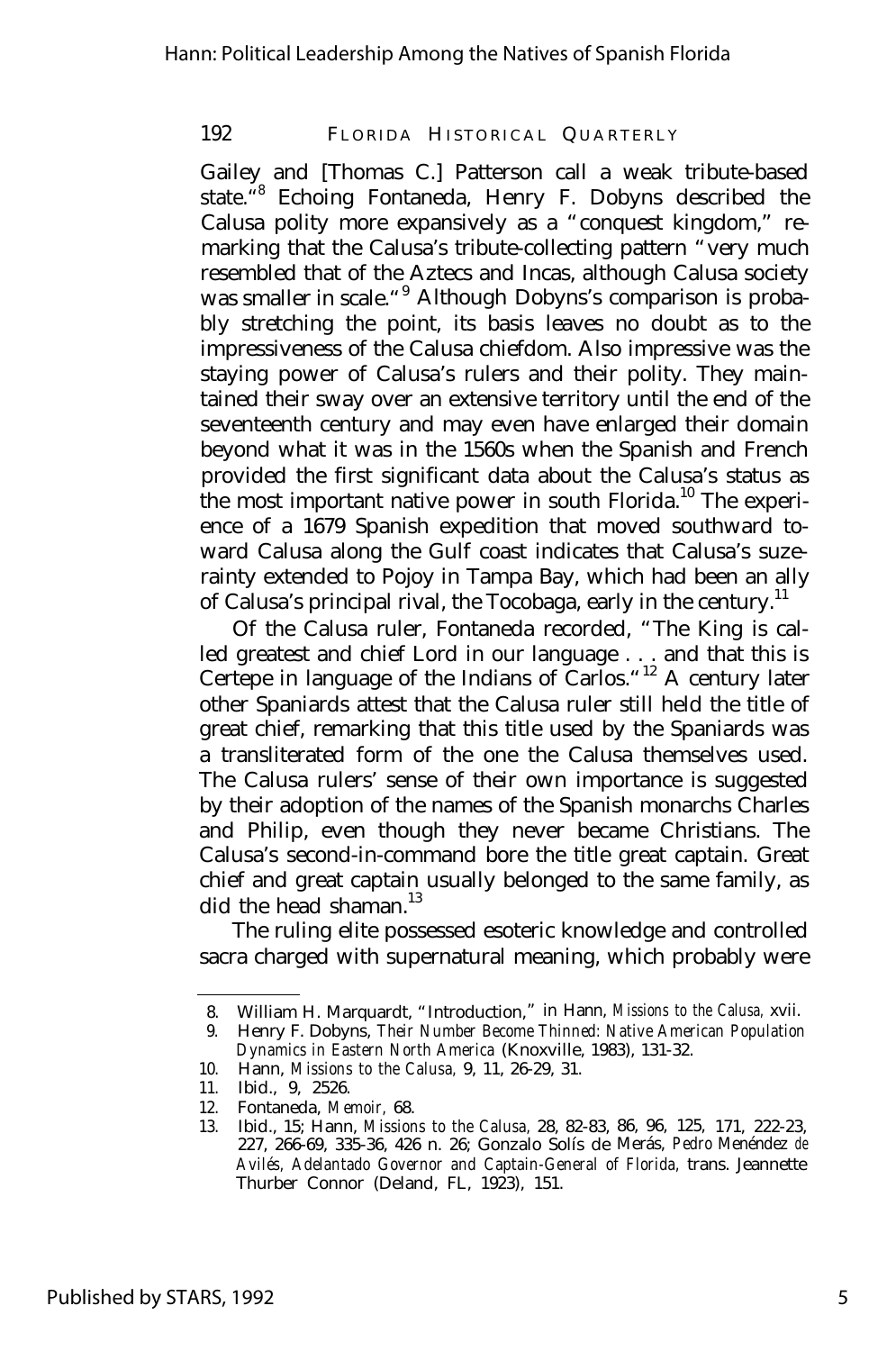major bulwarks for their political power. In response to a Jesuit's demand that the Calusa ruler abandon his idolatrous practices because he had promised to become a Christian, the ruler argued that he could not do so at once "because it is expedient for him to show to his vassals and to his neighboring kings that he is the legitimate king of this kingdom and because to that end during his childhood they taught and instructed him in all the things that it is expedient for the king to know about the cult and veneration of the idols, if he were suddenly to forsake the idolatry at the beginning of his reign, the aforementioned kings and vassals would say that he was not a legitimate king, as he did not know what kings are obliged to know; that for this reason he had forsaken the cult of the idols and had received the Christian law."<sup>14</sup>

Political bonding through marriage was another buttress to the Calusa ruler's power. Villages that gave their allegiance to him were expected to send one of their leading women to become one of the ruler's wives to cement the allegiance. To some degree the practice included the chiefs heir once he had been so designated and he reached puberty. As with the Incas, the Calusa rulers' practice of sibling marriage was another factor that set them apart from the rest of humanity.<sup>15</sup>

Yet with all these bulwarks, Spanish accounts show that in the 1550s and 1560s the system possessed a potential for instability when a leader's shortcomings or other factors created dissatisfaction with his rule. During that era, two successive rulers faced challenges from their own people before they were deposed and killed by Spaniards. The instability, however, does not seem as great as that suggested by Hudson for the northern centralized Mississippian chiefdoms visited by Juan Pardo, where instability was an everyday fact of life and led to rapid decline and dissolution of the chiefdoms after the first European intrusions. As noted earlier, the Calusa chiefdom manifested remarkable staying power by comparison.<sup>16</sup>

Authorities have suggested differing origins for the complexity of the Calusa's political organization. Marquardt noted that Randolph Widmer believes that it evolved slowly from "ef-

<sup>14.</sup> Hann, *Missions to the Calusa,* xvi, 247-48.

<sup>15.</sup> Ibid., 224, 244-45, 268.

<sup>16.</sup> Ibid., *262, 266, 269;* Charles Hudson, *The Juan Pardo Expeditions: Exploration of the Carolinas and Tennessee, 1566-1568* (Washington, 1990), 60.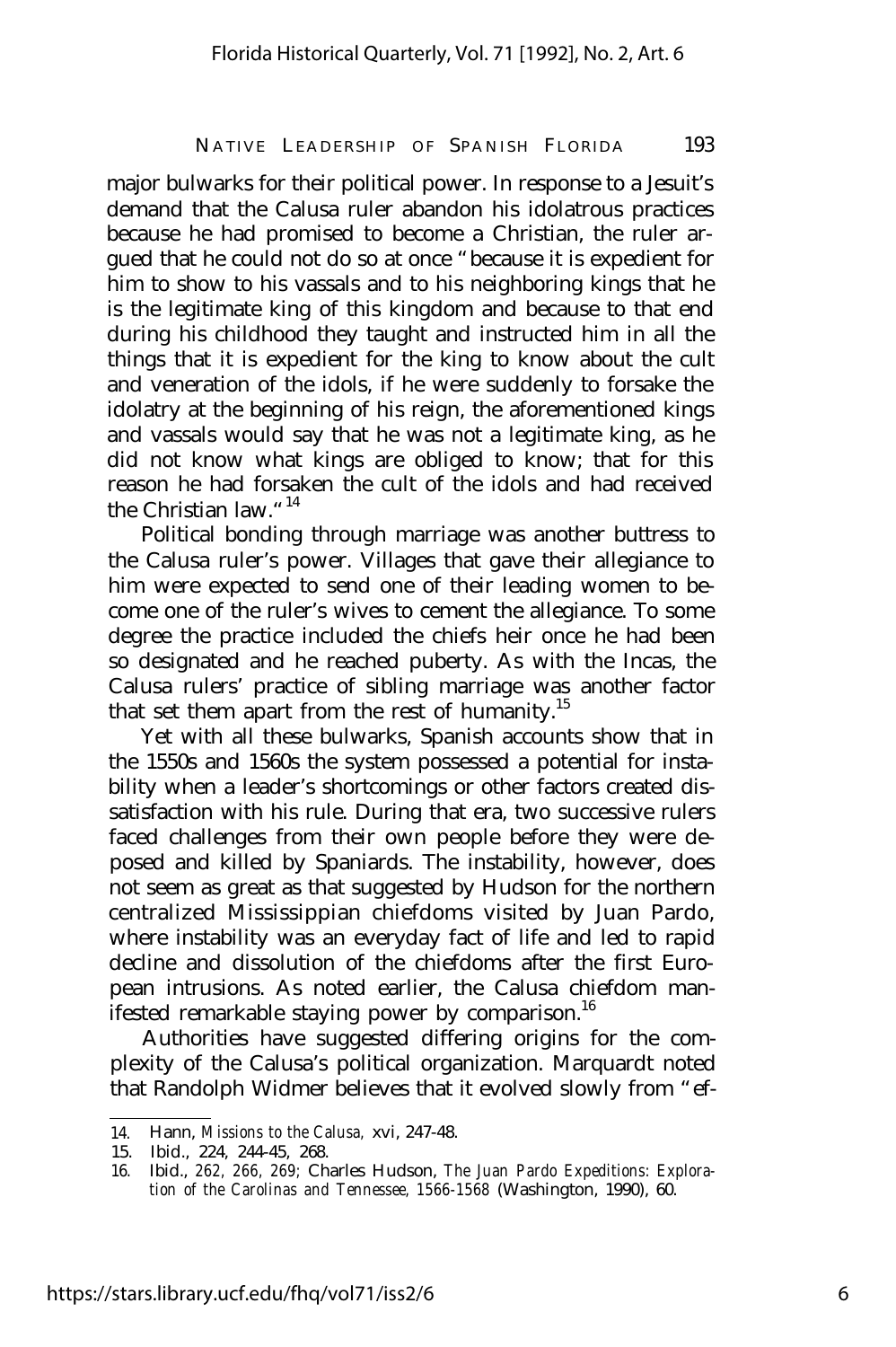forts to provide for the subsistence needs of a growing, population," and that about 800 A.D. "this led to the establishment of a centralized political power structure in order to resolve disagreements and to distribute food and other materials effectively," which remained essentially unchanged until Europeans arrived. Marquardt suggests that it may have developed suddenly in the sixteenth century as a response to tendencies toward decentralization of authority stimulated by the availability of European goods to chiefs on the periphery of the Calusa sphere of influence and that this may have "triggered an imposition of new power and tributary relations. "17 Marquardt's theory accounts for the failure of the Pánfilo de Narváez and de Soto chroniclers even to hint at the existence of the Calusa chiefdom not far south of where both Spanish expeditions landed. Tocobaga's emergence as a major power on Tampa Bay may have been similarly late, triggered by developments in Calusa, for Tocobaga's absence from the de Soto chronicles definitely suggests that in 1539 it was not the power that it was in the 1560s.

Irving Rouse observed that all the fisher-hunter-gatherer peoples of south Florida had a social and religious culture that differed from that of the agriculturalists to the north of them.<sup>18</sup> Particularly illustrative of the validlity of his observation is the leadership nomenclature of the two areas. The Calusa title, great captain, appeared also among the Tocobaga and Ais but was peculiar to south Florida peoples.<sup>19</sup> Spaniards never used that title or "great chief" for leaders of any natives of north Florida or Georgia. Conversely, Spaniards never used indigenous terms such as holata, mico, inija, or the Spanish term mandador, which they used for leaders among the more northerly Indians, for any leaders of south Florida peoples except possibly for the Surruque, a people on the border between the Timucuaspeakers and the Ais whose linguistic affiliation is still in dispute. A governor used mandador once for one of their leaders.

<sup>17.</sup> Marquardt, "Introduction," xvi; Randolph J. Widmer, *The Evolution of the Calusa: A Nonagricultural Chiefdom on the Southwest Florida Coast* (Tuscaloosa, 1988), 272-76.

<sup>18.</sup> Rouse, *Survey of Indian River Archaeology,* 34.

<sup>19.</sup> Hann, *Missions to the Calusa,* 254; Pedro de Ybarra to the king, July 10, 1605, Archivo General de Indias, Seville (hereinafter AGI), Patronato 19, Jeannette Thurber Connor Collection, P. K. Yonge Library of Florida History, University of Florida, Gainesville (hereinafter JTCC), reel 1.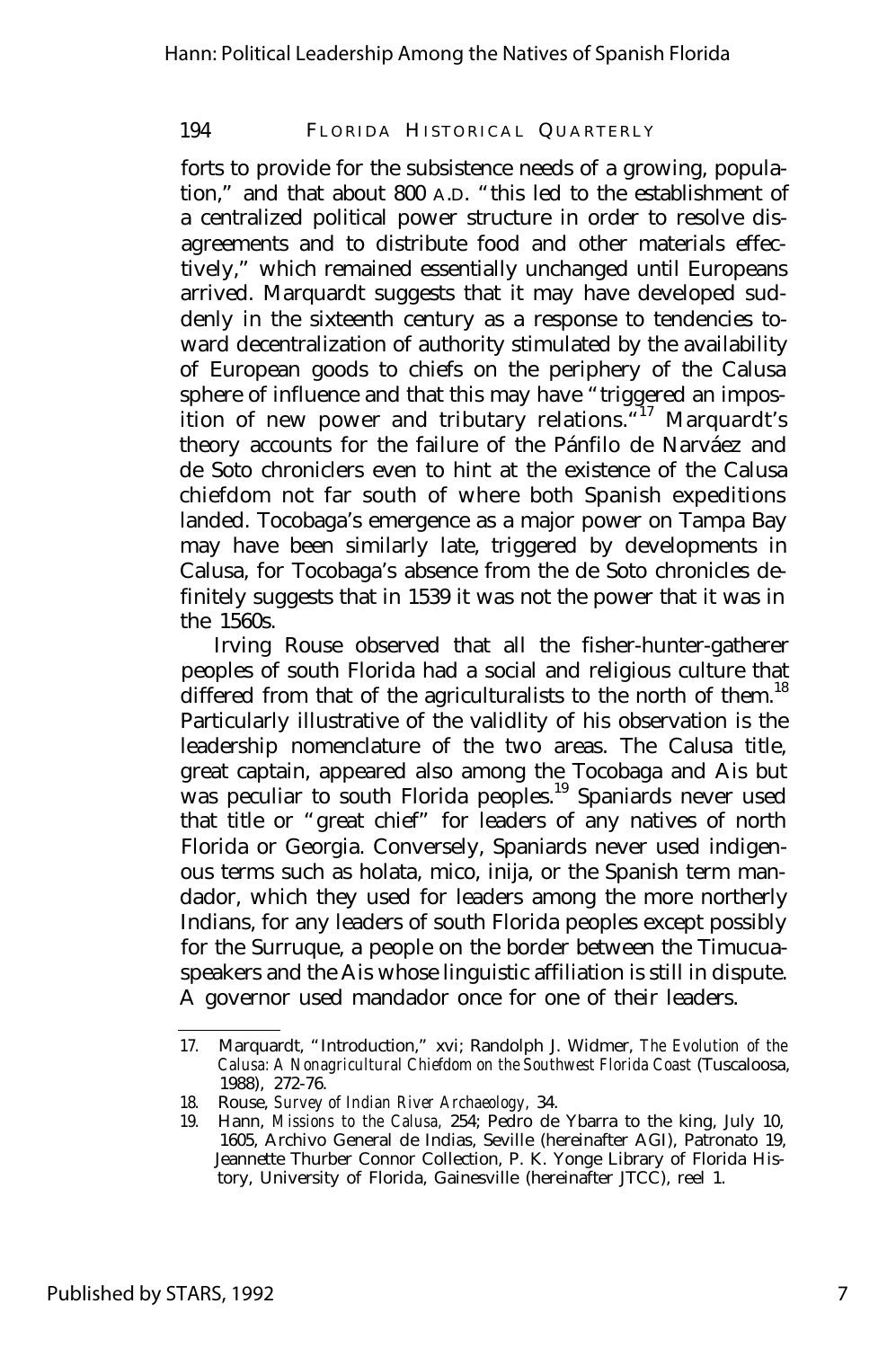In this respect, as well as in their methods of subsistence, the two groups belonged to distinct worlds. The Calusa stood apart from the agriculturalists of the mission provinces as well in appearing to have had a patrilineal system for inheritance of the chiefship in contrast to north Florida and the Georgia coast's peoples. Among all the latter, ruling caciques and cacicas were usually succeeded by nephews or nieces, the offspring of their eldest sister, with the possible exception of the Chacato.<sup>20</sup> There is no evidence of women holding chiefships in south Florida, in contrast to parts of north Florida, the Georgia coast, and chiefdoms of the hinterland further north. The Calusa requirement of sibling marriage for their ruler does not appear among any other peoples of Spanish Florida. In the north, decline in the power of chiefs and in adherence to traditional religious beliefs occurred more rapidly after contact with Europeans than it did in south Florida. Most south Florida people were still clinging to old ways in the mid-eighteenth century when they were on the verge of extinction.<sup>21</sup>

Although Timucua-speakers directly occupied a much larger area than the Calusa and are considered to have been far more numerous, their potential strength was dissipated by their division into a number of independent chiefdoms, some of which were bitter enemies of rival Timucua-speaking chiefdoms as well as the non-Timucua-speakers on their borders.<sup>22</sup> Despite the Timucua being the best documented of Spanish Florida's natives for the sixteenth century, their dispersion and the vagaries of the documentation make it difficult to generalize about their political structure. Each major independent chiefdom, or province, as the Spaniards called them, had a head chief who col-

<sup>20.</sup> Antonio de Argüelles, visitation of Guale and Mocama, 1677; Juan Fernández de Florencia, auto concerning the revolt of the Chacatos, 1675; and Joachín de Florencia, visitation of Timuqua, 1695, trans. John H. Hann, in "Visitations and Revolts in Florida, 1656-1695," *Florida Archaeology* 7 (forthcoming); Hann, "Florida's Terra Incognita," 69; Hann, *Missions to the Calusa,* 267.

<sup>21.</sup> Elvas, *True Relation of the Hardships,* II, 90-92; Hann, *Missions to the Calusa,* 422-25; Hudson, *Juan Pardo Expeditions,* 63, 93; Francisco Machado, list of gifts to Indians, 1597, AGI, Santo Domingo (hereinafter SD), 231, Woodbury Lowery Collection, reel 2, Strozier Library, Florida State University, Tallahassee: Juan de Pueyo, visitation of Guale and Mocama, 1695, trans. Hann, in "Visitations and Revolts."

<sup>22.</sup> Dobyns, *Their Number Become Thinned,* 293-94; René Laudonnière, *Three Voyages,* trans., Charles E. Bennett (Gainesville, 1975), 66, 74, 76-77, 81, 83, 91; Solís de Merás, *Pedro Menéndez,* 202-04, 206-07, 232-33.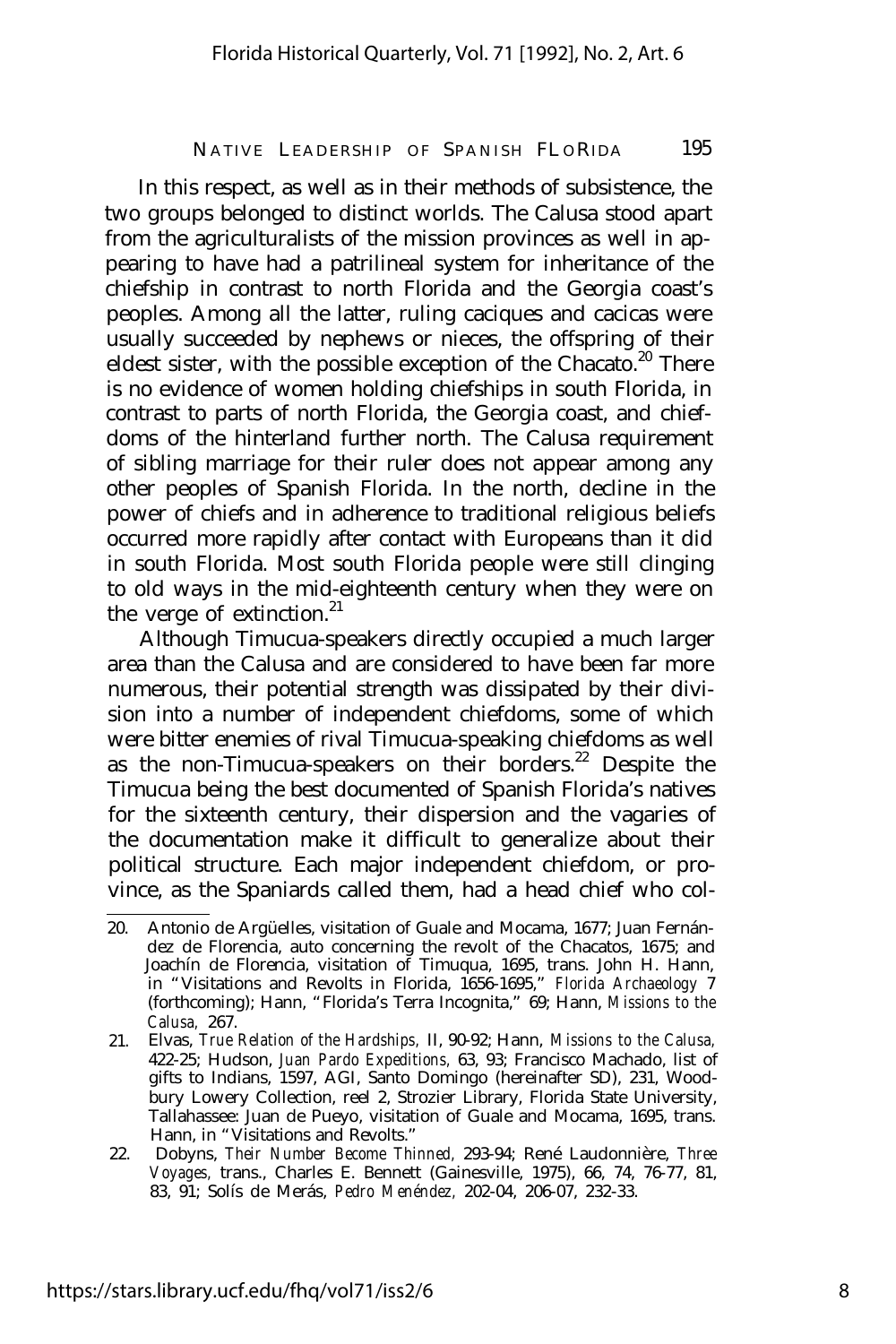lected tribute from his subjects. Writing about the Timucua in general and the Guale, a friar observed that their government, "although it does not have the perfection of ours, is very much in accord with the natural law. They have their natural lords. . . . who govern their republics as head with the assistance of counsellors, who also are such by birth and inheritance. With their counsels and accord, he determines and agrees on everything that is appropriate for the village and the common good, except in the matters of favor (cosas de merced), for which the cacique alone is free and absolute master."<sup>23</sup>

In the Timucua's two westernmost provinces and in neighboring Apalachee, there were other important chiefs under the head chief for the province. Spaniards referred to the other important chiefs as principal cacique. The principal cacique had lesser chiefs under him. The lesser chiefs headed settlements that were satellites of the principal chiefs village.<sup>24</sup> The same pattern probably existed among the eastern provinces, but the evidence available indicates only that the head chiefs had many other chiefs under their jurisdiction in the more populous provinces and that some of those vassal chiefs seem to have been more important than others. The seemingly considerable powers and importance of Timucua head chiefs and chiefs in general declined rapidly under Spanish rule and the disruption the European-introduced epidemics brought. In 1602 a Spanish governor remarked of the chiefs, "In general the caciques are held in little consideration and are little respected by their Indians except. in the making of the salute to them seated on their bench in the council house and in having preference in the handing out of what comes from the cookhouse and for the people whom he indicates. And in everything else they have little respect for him and less fear and everything he assigns to them they execute like lifeless clods."<sup>25</sup> Of the respect accorded

<sup>23.</sup> Kathleen A. Deagan, "Cultures in Transition: Fusion and Assimilation Among the Eastern Timucua," in Milanich and Proctor, *Tacachale,* 107; Francisco Alonso de Jesus, Memorial 1630, AGI, Mexico 302. Transcription furnished by Eugene Lyon, St. Augustine Foundation, Inc., at Flagler College.

<sup>24.</sup> John H. Hann, "Demographic Patterns and Changes in Mid-Seventeenth Century Timucua and Apalachee," *Florida Historical Quarterly* 64 (April 1986), 372, 374-75, 385-87.

<sup>25.</sup> Gonzalo Méndez de Canzo to the king, September 22, 1602, AGI, SD 224, JTCC, reel 2.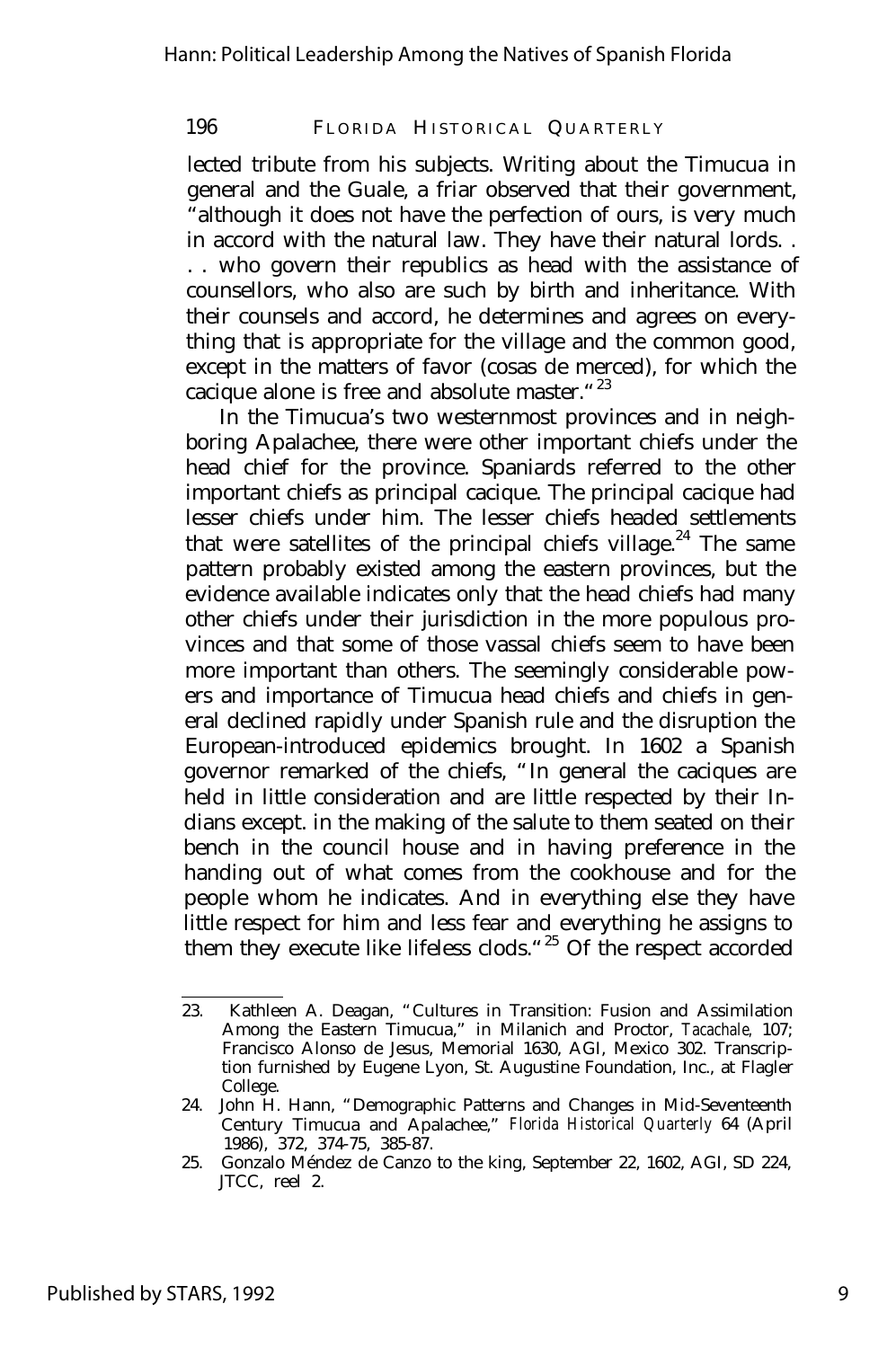a cacique on his elevated bench, a friar reported that no one was permitted to approach the bench "except with the great respect and fear that we are taught for approaching our sacred things." A similar decline in power prevailed in Apalachee early in the seventeenth century even before the Indians came under direct Spanish rule.<sup>26</sup>

The de Soto chronicles provide the first example of a native title the Timucua used for their chiefs. The chronicles applied the title in forms such as paracoxi and hurriparacoxi to a chief belonging to the Safety Harbor culture, who lived twenty or thirty leagues inland from where de Soto landed in Tampa Bay and to whom chiefs living along the bay or close to it paid tribute.<sup>27</sup> Other than this first instance, usage of parucusi occurred only among Timucua-speakers. Paracoxi reappeared as paracousi and paraousti in René Goulaine de Laudonnière's account of his second voyage. He used the form paraousti first in telling of his meeting with an unidentified chief at Matanzas Inlet, observing that it meant "King and superior."

Laudonnière used the form paracousi in telling of his initial encounter with Chief Saturiwa, noting that "the Paraousti took him by the hand . . . and by signs showed me the limits upriver of his dominion and told me that he was named Paracousi Satouriona, which means the same thing as King Satouriona. The children bear the same title of Paraousti." Laudonnière used the two forms interchangeably, both as a title for specific chiefs and in speaking of chiefs in general. Thus he alluded to the "Paraousti of the River of May," "Paracousi Molona," "Paracousi Outina," and "Ouae Outina, this great paracousi."<sup>28</sup> The extent of Laudonnière's use of the two terms is lost in Charles E. Bennett's translation because he rendered both forms as chief

<sup>26.</sup> Hann, *Apalachee,* 12, 100-01; Francisco Alonso de Jesus, Memorial 1630, AGI, Mexico 302.

<sup>27.</sup> Luys Hernández de Biedma, report of the outcome of the journey that Hernando de Soto made and of the characteristics of the land through which he traveled, trans. John H. Hann, on file at the Bureau of Archaeological Research, Tallahassee; Elvas, *True Relation of the Hardships,* II, 46; Gonzalo Fernández de Oviedo y Valdés, *Historia general y natural de las India, islas y tierra-firme del mar oceano,* 4 vols. (Madrid, 1851-1855), I, 549.

<sup>28.</sup> Suzanne Lussagnet, ed., *Les Français en Amérique Pendant la Deuxième Moitié du XVIe Siècle. Les Français en Floride, Textes de Jean Ribault, René de Laudonnière, Nicolas le Challeux et Dominique de Gourges* (Paris, 1958), 86-90, 94, 104-05, 110, 112-13, 115-16.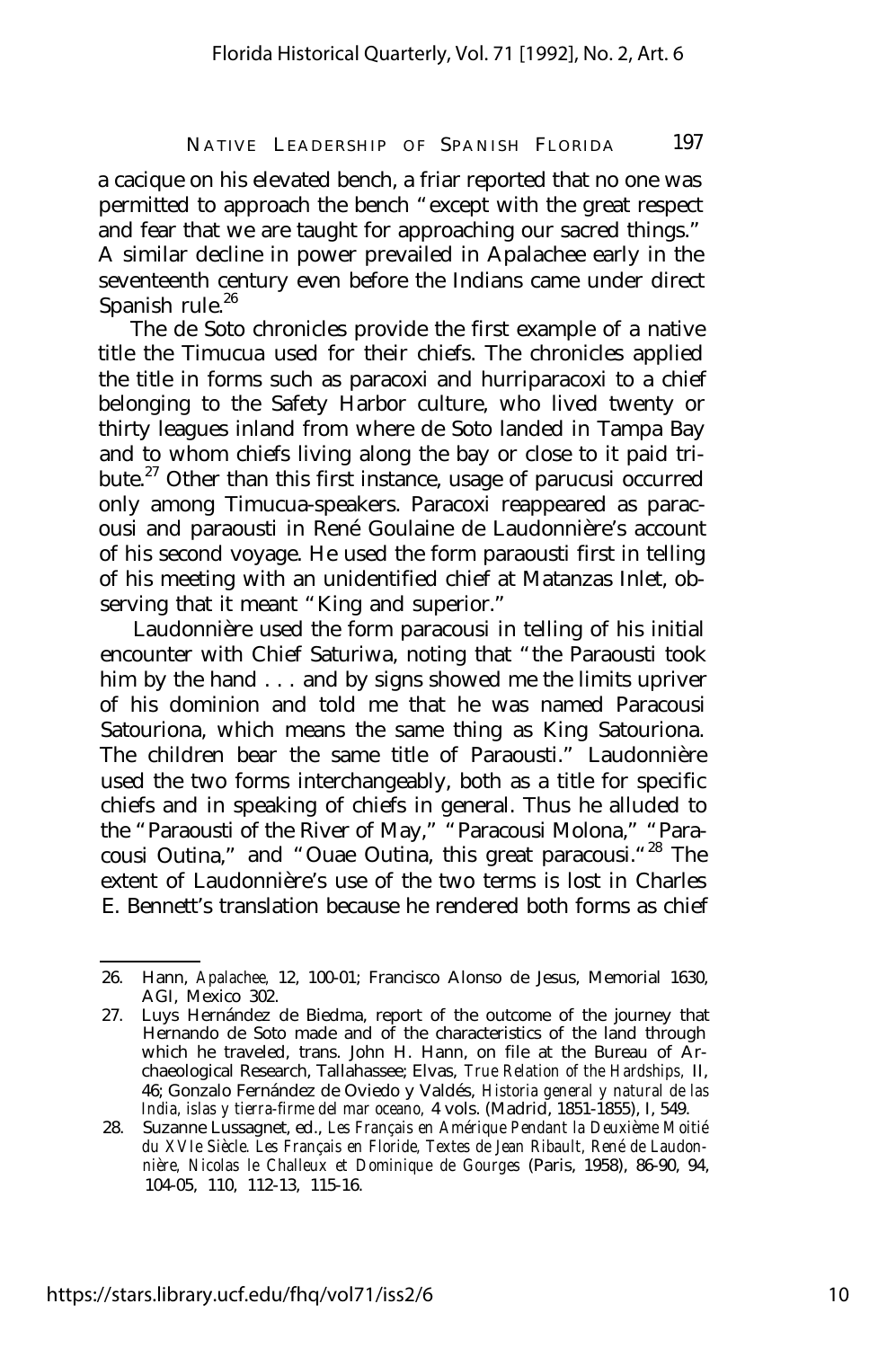after their initial appearance.<sup>29</sup> But whether by accident or design, Laudonnière did not use either form for chiefs living north of the St. Johns River or for Potano, Onatheaqua, or Houstaqua.<sup>30</sup> After de Soto's time, Spaniards never applied the title to a specific ruler, but the title appears as ano parucusi holata yco and vtina parucusi holata, respectively, in Fray Francisco Pareja's 1612 and 1627 catechisms, showing that it remained in use nonetheless. Parucusi likely had the particular meaning of war chief or war prince.<sup>31</sup>

Holata, another name for chief that the Timucua used more commonly than parucusi in the seventeenth century at least, was used by other peoples as well in contrast to parucusi. Holata is believed to be of Muskogean origin. In mission times, holata appeared among the Apalachee, and it later was recorded for Creek and Choctaw. Among Apalachee and Creek it was spelled holahta. $32$  In the form orata, Juan Bandera applied this title to over 100 leaders in the territories traversed by Juan Pardo and Moyano from coastal Escamacu to the deep hinterland of the Carolinas and Tennessee.<sup>33</sup> Only for the Guale and Tama-Yamasee is there a lack of clear evidence of Spanish or native usage of holahta for chief. But even among the Guale, the title appears as part of the name of several towns, as in Olatapotoque, which may have been the name of a chief as well.<sup>34</sup>

Holata first appeared in de Soto's time as Itaraholata, the name of a Timucua village in the vicinity of present-day Gainesville.<sup>35</sup> Laudonnière applied the term to Saturiwa's principal rival, Olata Ouae Outina, a head chief whose domain lay along

35. Fernández de Oviedo y Valdés, *Historia general y natural de las Indias,* I, 551.

<sup>29.</sup> Laudonnière, *Three Voyages,* 60, 61ff.

<sup>30.</sup> Lussagnet, *Les Français en Amérique,* 86 n. 1.

<sup>31.</sup> Julian Granberry, *A Grammar and Dictionary of the Timucua Language* (Horseshoe Beach, FL, 1989), 179, 198, 218, 229; Stefan Lorant, ed., *The New World, the First Pictures of America* (New York, 1946), 11 n. 20.

<sup>32.</sup> Hann, *Apalachee,* 98-99, 108-11; Jerald T. Milanich, rough draft of article on the Timucua, 1977, prepared for future edition of William C. Sturtevant, ed., *Handbook of North American Indians,* in the possession of the author; Jerald T. Milanich and William C. Sturtevant, eds., *Francisco Pareja's 1613 Confessionario. A Documentary Source for Timucuan Ethnography* (Tallahassee, 1972), 45 n. 13, 67-68.

<sup>33.</sup> Hudson, *Juan Pardo Expeditions,* 62, 211-49, passim.

<sup>34.</sup> John R. Swanton, *Early History of the Creek Indians and Their Neighbors* (Washington, 1922), 83, 480.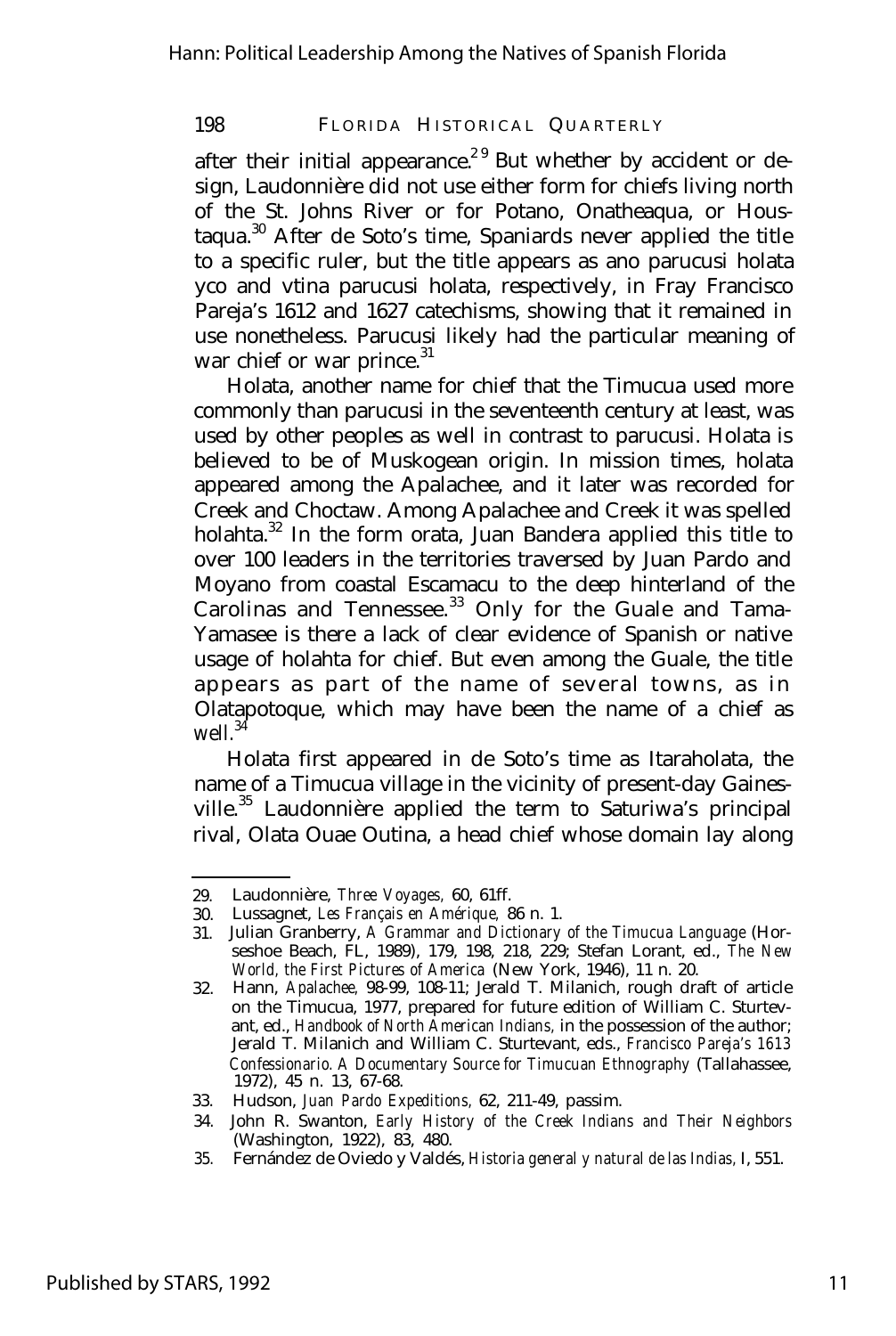the upper St. Johns River north of Lake George. $36$  But as noted, he also referred to Ouae Outina as paracousi. In his *Confessionario,* in the Timucua portion of his text, Fray Franscisco Pareja used holata as the equivalent of the hispanicized cacique. $37$  But beyond that, Spaniards were very sparing in the use of the term. In mission times there appears to be no instance of Spaniards having used the title holata in speaking of any specific chief among either the Timucua or Apalachee. This contrasts with their usage in speaking about Guale leaders, for whom they frequently used the Guale equivalent, mico (and its feminine form, mica) as titles for specific chieftains and chieftainnesses rather than cacique and cacica used exclusively for the Timucua and Apalachee chiefs. For mission times, literate chiefs provided the examples, one Timucua and the other Apalachee, who signed their names Lazaro Chamile Holatama and Don Bentura Ybitachuco, holahta.<sup>38</sup>

For the Apalachee there is no evidence as to what title chiefs bore prior to mission times. Late in the mission era, except for the example of Ivitachuco's chief cited above, cacique seems to have been used almost exclusively by Spaniard and Indian alike, with the chiefs of mission centers being known as principal caciques and the remainder simply as caciques. In a 1688 letter in the Apalachee language, written jointly by the province's chiefs, those who signed it appended cacique to their names, except for the paramount chief, don Bentura of Ivitachuco, who used holahta. Holahta may well have been the common word for chief among the Apalachee as it was among the Timucua. But in the only known examples of its usage, holahta was applied to the head chief, Florida's governor, and the king of Spain. In the above-mentioned 1688 letter, the chiefs used holahta to designate the king of Spain as their great chief thus, "Pin holahta chuba pin Rey," literally "our chief great, our King." <sup>39</sup> This raises the possibility that in Apalachee, at least,

<sup>36.</sup> Lussagnet, *Les Français en Amérique,* 102.

<sup>37.</sup> Milanich and Sturtevant, *Francisco Pareja's 1613 Confessionaria,* 67.

<sup>38.</sup> Chiefs of Apalachee to the king, 21st day of the moon that is called January 1688, trans. Fray Marcelo de San Joseph, AGI, SD 839, Stetson Collection (hereinafter SC), P. K. Yonge Library of Florida History; John H. Hann, "Translation of Governor Rebolledo's 1657 Visitation of Three Florida Provinces and Related Documents," *Florida Archaeology* 2 (1986), 106.

<sup>39.</sup> Chiefs of Apalachee to the king, 21st day of the moon that is called January 1688.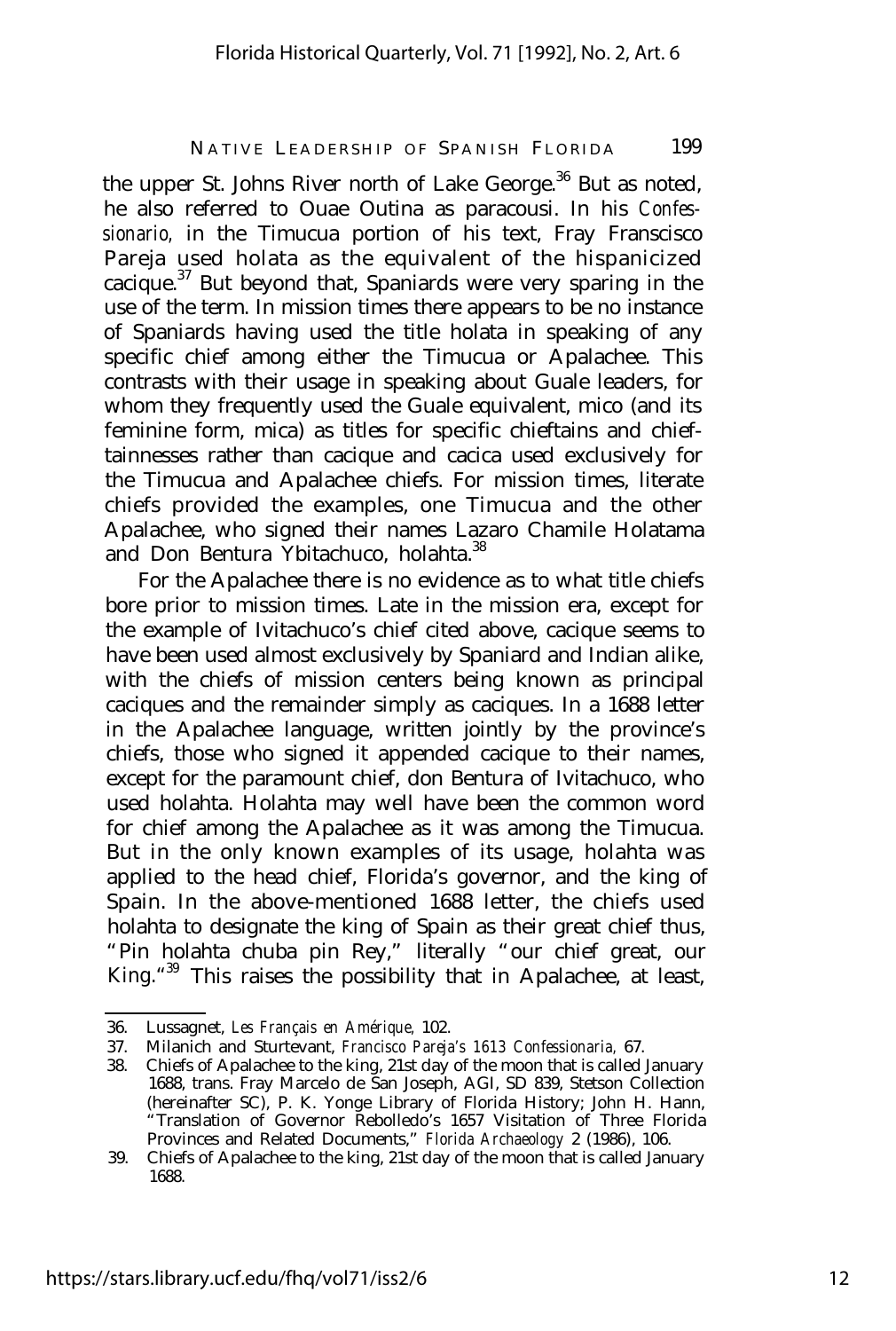holahta had the connotation of great chief. On the other hand, their use of chuba (great) to qualify it may indicate that holahta by itself meant nothing more than chief. But it is possibly not a coincidence that the head chief was the only one to use holahta in signing that letter.

Among other members of the Muskogean family, holahta did not always have the sense of great chief or head chief. Jerald Milanich and William Sturtevant noted that the Creek holahta was "the title of an official less important than a mi\*kko or town chief."<sup>40</sup> Charles Hudson took a similar stand vis-à-vis Juan Pardo's oratas, remarking that "consistent with the hiearchial [sic] organization that is typical of chiefdoms, three levels of authority are discernible among the people, with whom Pardo had dealings. From lowest to highest, the three levels were orata, mico, and grand chief (cacique grande), the last one being a position for which no Indian word was recorded by Bandera." Hudson noted further that the "orata appears to have been a village headman, or if not this then the headman of the smallest social unit, however constituted. . . . Bandera defines a mico as a great lord (un gran señor), whereas an orata was a minor lord (un menor señor)."<sup>41</sup>

Bandera's remarks about the relative positions of micos and oratas are susceptible to an interpretation different from the one given them by Hudson. Bandera did not necessarily put oratas in general in the inferior position posited by Hudson, but possibly only one whom Bandera qualified as "orata chiquini." When Bandera made the first mention of the title orata on introducing the EmaeE orata of Guiomae, he explained in a parenthetical remark that the title stood for "great lord" ({EmaeE / horata/ s[eñ]or / grande}). A little farther on, when Bandera listed thirteen oratas who met Pardo at Canos (Cofitachequi), he described them as "very principal chiefs" while noting that there were "many others who are subjects and under the dominion of some of the above-mentioned" thirteen oratas. Thus Bandera indicates clearly that oratas could be head chiefs. Canos orata was one. Bandera mentioned the first mico only much later after Pardo passed beyond what Hudson believed to be Muskogean territory. Consequently, for most of the territory traversed

<sup>40.</sup> Milanich and Sturtevant, *Francisco Pareja's 1613 Confessionario,* 49 n. 13.

<sup>4 1.</sup> Hudson, *Juan Pardo Expeditions,* 61-62.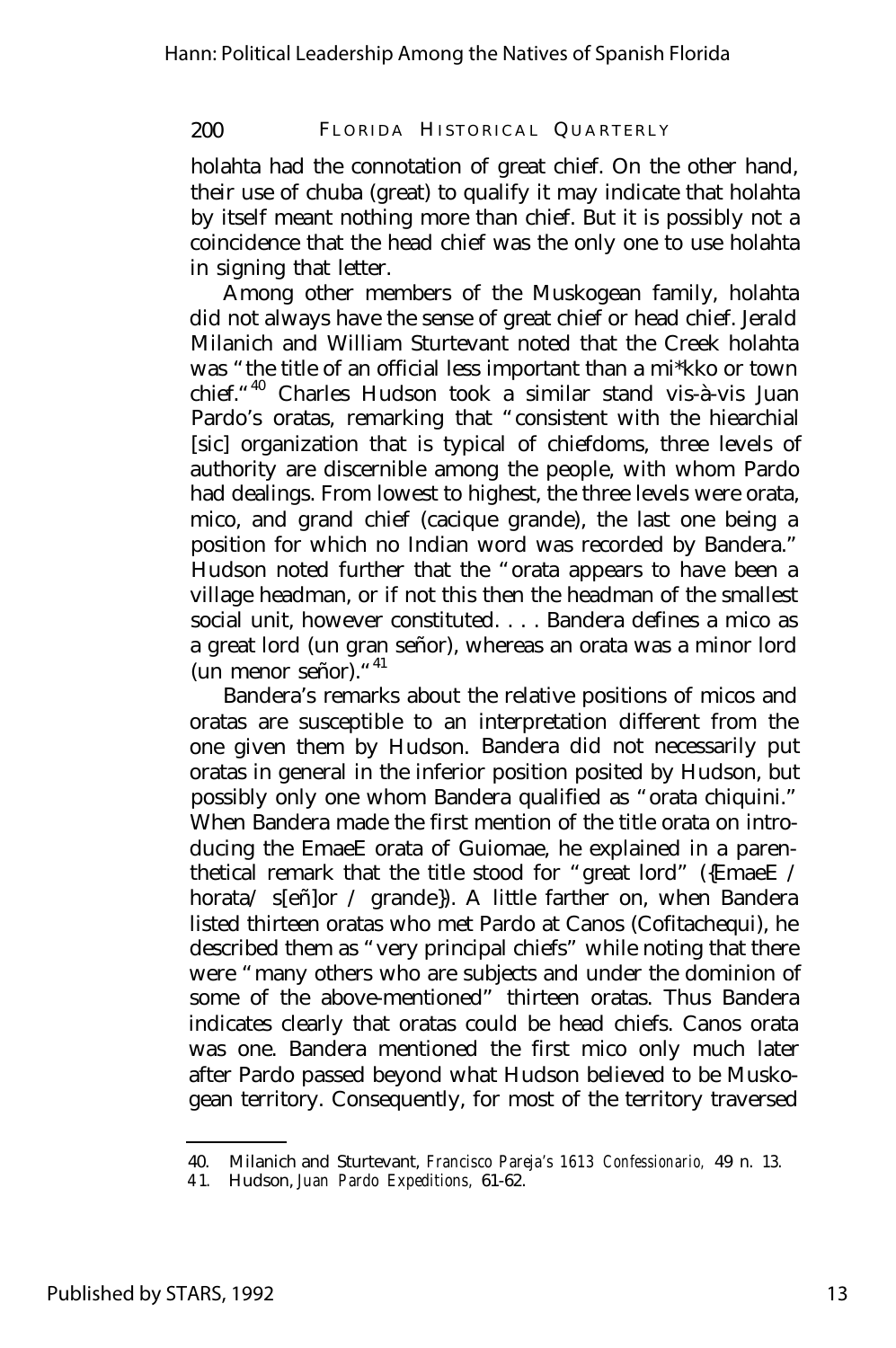by Pardo there is no juxtaposition of mico and orata. There, oratas had the field to themselves. The following is the passage in which mico and orata are juxtaposed as superior and inferior, again in a parenthetical remark explaining the meaning of mico on its first appearance. "{Meco is a great lord. Orata Chiquini [is] a lesser lord ({meco Es gran / señor ora/ta chiquini / menos s[eñ]or})."<sup>42</sup> In view of what Bandera said earlier about other oratas, all that one can conclude justifiably from this last passage is that an orata qualified as chiquini is less a lord vis-à-vis the mico of Guatari, but not that all oratas are inferior to micos.

In the mission territories the title mico was associated exclusively with the Guale and other north-Georgia natives, the Tama and Yamasee. For those peoples Spaniards used mico and mico mayor to designate chief and head chief respectively, but, at times, a head chief was referred to simply as mico. Although such leaders were also alluded to often as caciques, Spaniards used the form mico much more frequently for the Guale than they did holata, paracousi, or any other indigenous native title for other peoples in the mission territories. Mico and mico mayor were reserved for leaders of the more important settlements such as Tolomato, Guale (on St. Catherines Island), Tupiqui, Espogache, and Asao, while chiefs of less important settlements were referred to exclusively as caciques.<sup>43</sup> At the time of the Spaniards' first contact with the Guale, they identified Tolomato's chief as "the supreme lord [who] is called mico, which in that tongue is like king or prince of that land." He was wasted by advanced age at that time. Because of this and because he was most valiant, the chief named Guale, who was the Tolomato chiefs son-in-law and second person in the province, was running everything.<sup>44</sup>

<sup>42.</sup> Ibid., 211-13, 215, 259-60, 262-63. It should be noted that in de Soto's time the cacica of Cofitachequi had a deserted village named Talimeco, the meaning of which was probably "village of the mico." See Fernández de Oviedo y Valdés, *Historia general y natural de las Indias,* I, 561.

<sup>43.</sup> Argüelles, visitation of Guale and Mocama, 1677; Pedro de Ibarra, Relacion *del viaje que hizo el señor Pedro de Ibarra, Gobernador y Capitan General de la Florida, a visitar los pueblos Indios de las Provincias de San Pedro y Guale,* in Manuel Serrano y Sanz, *Documentos históricos de la Florida y la Luisiana, siglos XVI* al *XVIII* (Madrid, 1912), 177-91; John Tate Lanning, *The Spanish Missions of Georgia* (Chapel Hill, 1935), 82-111, passim; Pueyo, visitation of Guale and Mocama, 1695.

<sup>44.</sup> Felix Zubillaga, ed., *Monumenta Antiquae Floridae (1566-1572)* (Rome, 1946), 587.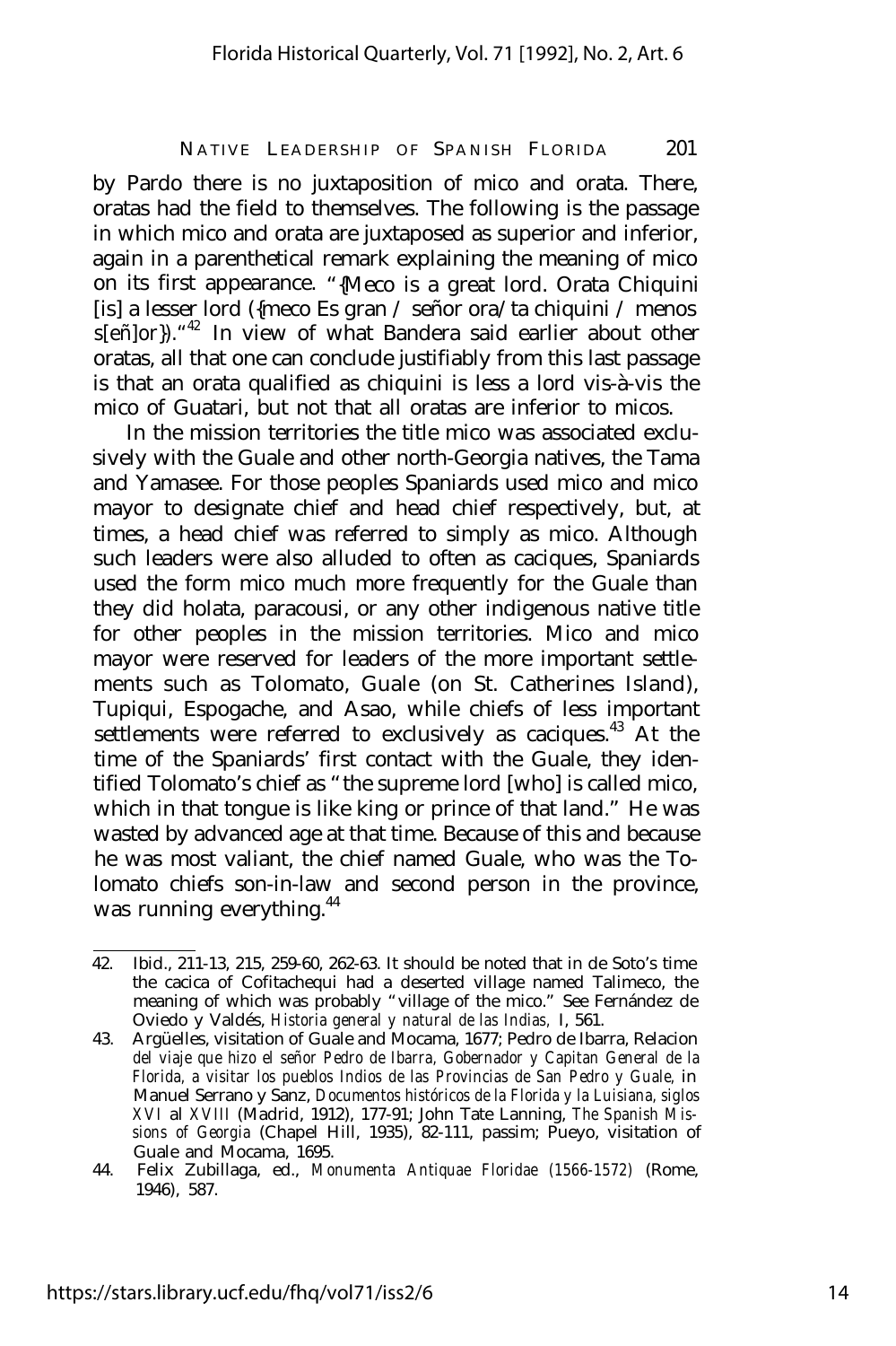For the 1587-1606 period during which most is known about Guale, Jones lists Guale-Tolomato, Asao-Talaxe, and Espogache-Tupiqui as separate Guale chiefdoms, noting that "each chiefdom . . . seems to have had two principal towns." One of the chiefs of the three chiefdoms served also as head chief of a federation of the three, which Jones characterized as "fragile." For the 1562-1586 period he extends the Guale's territory into South Carolina to include the Escamacu, Covexcis, Ahoya, and Orista but without demonstrating effectively that those peoples were Guale or that their leaders bore the title mico.<sup>45</sup> Spaniards always spoke of Orista and Escamacu as though they were peoples distinct from the Guale, even when they allied in rebellion against the Spanish. Pedro Menéndez de Avilés found Guale and Orista at war with each other when he first visited the region.<sup>46</sup>

In the mission provinces mico is a title that can be said to have been language specific. Guale, Tama, Yamasee, and the Lower Creek peoples, whom Spaniards identified as Apalachicola and who shared the title, spoke either the same language or variants of it that were mutually intelligible. In 1568 a Jesuit described the Guale language as the most universal he had learned of in Florida, as it was understood for 200 leagues into the hinterland. $47$  The validity of his judgment was confirmed a century later in the person of Diego Camuñas, an interpreter whom Spaniards employed for dealings with Guale and Yamasee living along the coast and with Apalachicola on the Chattahoochee. In the 1680s a Yamasee spying for the Spaniards remarked that in the vicinity of the village of Apalachocola he was able to pass as a local when he dressed as the locals did, because people there found nothing unusual in

<sup>45.</sup> Jones, "The Ethnohistory of the Guale Coast through 1684," in David Hurst Thomas, Grant D. Jones, Roger S. Durham, and Clark Spencer Larsen, *The Anthropology of St. Catherines Island: 1. Natural and Cultural History. Vol. 55, part 2, Anthropological Papers of the American Museum of Natural History* (New York, 1978), 200, 202-08.

<sup>46.</sup> Solís de Merás, *Pedro Menéndez de* Avilés, 167, 167-68 n. 7; Fernando de Valdés, government matters (inquiry), 1602, AGI, SD 2533, SC. In 1604 there was an Orista in Guale, but there is no indication that it was related to the earlier Orista in the vicinity of Santa Elena.

<sup>47.</sup> Zubillaga, *Monumenta Antiquae Floridae,* 325.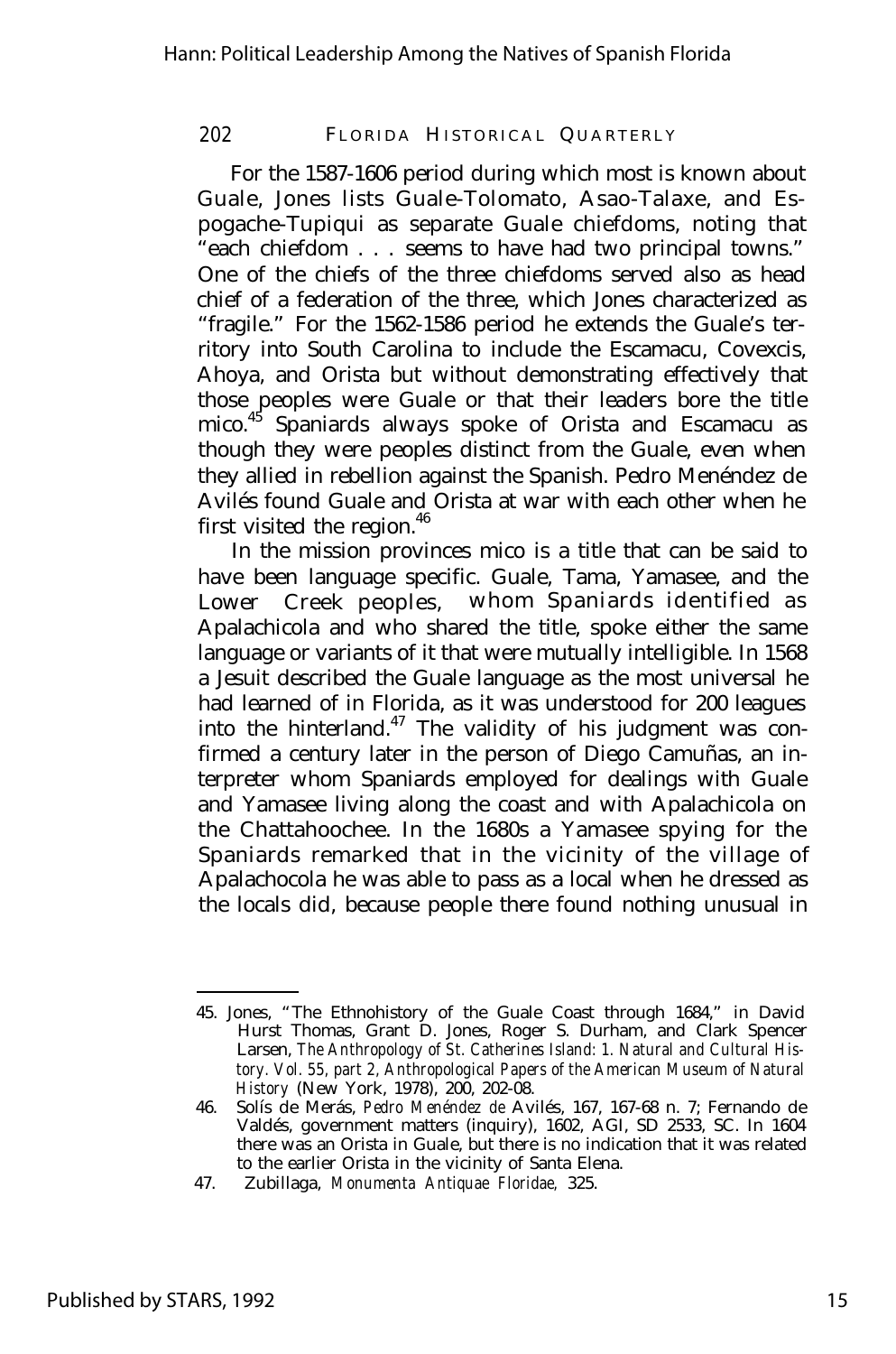his language and because he understood their language very we11<sup>48</sup>

This identification of the mico-ship with peoples from north Georgia and the Spaniards' tendency to identify micos by that title makes the mico-ship a good marker for detecting migrations. That micos are not mentioned for any of the other mission provinces suggests that except for Tolomato's relocation to the vicinity of St. Augustine, the 1670s movement of Tama-Yamasee into Apalachee, and the resettlement of Yamasee and Guale on Amelia Island, it is unlikely there was any substantial movement of Guale or Yamasee into Florida prior to 1702, as has been posited at times. It also suggests that introduction of the Lamar-type ceramics known as Leon-Jefferson did not result from any substantial immigration from the Lamar heartland where the mico-ship prevailed.

Inija, a title used for the second-in-command, appears to have been the one most widely used, with a distribution that surpassed that of holahta. Apalachee, Timucua, Guale, Chacato, and Creek employed the term. Its use among still other peoples may be concealed under the Spanish term mandador. The inija was first mentioned in the 1560s for Pardo's far northern hinterland. At Tocae, Pardo met two ynahaes oratas whom Bandera described thus in a parenthetical note, "YnihaEs are what we might call justices or Jurados who command the people. "<sup>49</sup> Hudson noted that Bandera characterized an inija at Olamico as "like a 'sheriff' who commands the town."<sup>50</sup> Bandera's descriptions capture more or less the role inijas played in the mission provinces where they were the village administrators responsible for seeing that essential tasks were attended to. During the

<sup>48.</sup> Argüelles, visitation of Guale and Mocama, 1677; Antonio Matheos to Juan Marques Cabrera, May 21, 1686, enclosed in correspondence from the viceroy of Mexico, Count of Paredes and Marquis of Laguna to the king, July 19, 1686, AGI, Mexico 56, John Tate Lanning Collection of the Thomas Jefferson Library, University of Missouri, St. Louis, vol. 5 of Colección "Misiones Guale"; Pueyo, visitation of Guale and Mocama, 1695.

<sup>49.</sup> Paul E. Hoffman, who transcribed and translated the Bandera accounts that appear in Hudson's work, defined jurado as "a member of a special panel of officials elected and sometimes appointed to represent the public interest in various matters of city government." They defended the city's fueros, oversaw the judicial system, protected its patrimony, and saw to it that it was well administered. Hudson, *Juan Pardo Expeditions,* 65, 229-30, 276, 296 n. 7.

<sup>50.</sup> Hudson, *Juan Pardo Expeditions,* 65.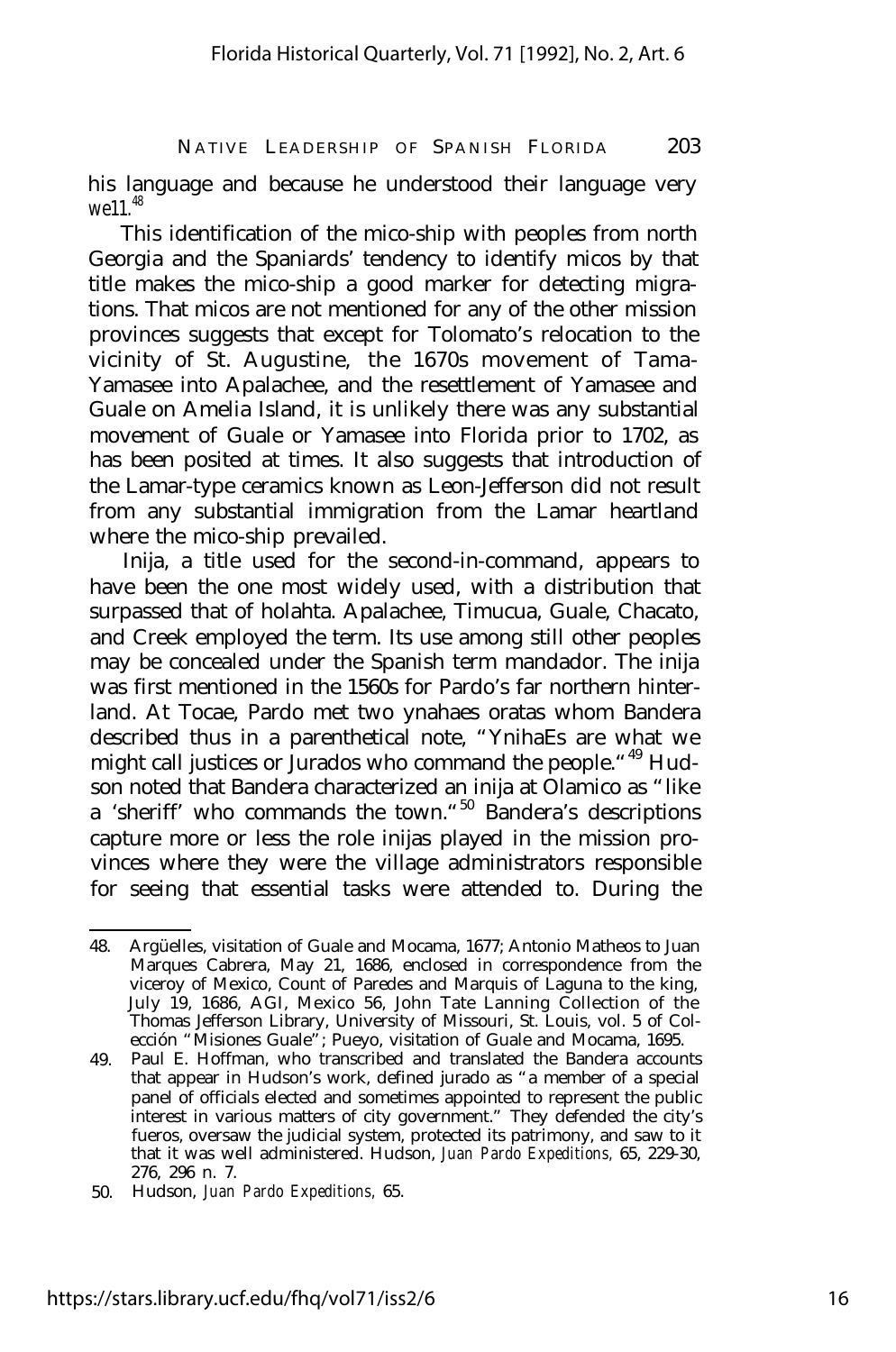chief's absence they spoke for the village in dealings with outsiders. In Apalachee they seem to have been repositories of tribal lore and myths and information on inheritance rights for chiefships. The position was a hereditary one like that of the chief. Fray Pareja described the Timucua ynihama as coming from the same lineage as the head chief and as "a counsellor who brings the Cacique near at hand (a la mano)."<sup>51</sup>

It is not clear whether the mission provinces had an equivalent to the enehau ulgee or collective inija-ship portrayed by Benjamin Hawkins as occupying the mico's cabin on the left in the Creek square ground, who were in charge of public works, like Spanish Florida's inija, and of preparation of the black drink. $52$  But Francisco Pareja's description of the lineages that provided counsellors for Timucua head chiefs indicates a collective inija-ship for that people in the persons of the ynihama, anacotimas, asetama, yvitano, toponole, ybichara, and amalachini. It may also have existed in Apalachee and Guale. Large mission centers like San Luis de Talimali had more than one inija and deputies for the inija known as chacales, a title used at times as synonymous with inija.<sup>53</sup> Pareja mentioned chacales also for Timucua as chacalicarema.<sup>54</sup>

Although inijas are mentioned for all the mission provinces, they do not appear as frequently under that name for Guale and Timucua as they do for the Apalachee. For Guale and Timucua there is more frequent mention of an official Spaniard called the mandador. As its meaning of order-giver expresses the essence of the inija's duties, it is likely that in many instances when Spaniards used the title mandador they were speaking of the inija. A soldier at San Luis made this clear, testifying that Apalachee's deputy-governor "broke the head of Bi Bentura, enija of the village of San Luis, who is order-giver (mandador), second person to the cacique."<sup>55</sup> But the two are

<sup>51.</sup> Hann, *Apalachee,* 106; Francisco Pareja, *Cathecismo, en Lengua Castellana, y Timuquana* (Mexico, 1612), I-Iiii.

<sup>52.</sup> Benjamin Hawkins, *Letters of Benjamin Hawkins, 1796-1806,* reprint ed. (Spartanburg, SC, 1982), 15. The letters originally were published in 1848 as vol. 3, part 1 of the Collections of the Georgia Historical Society.

<sup>53.</sup> Hann, *Apalachee,* 106, 106 n. 7, 107; Pareja, *Cathecismo, en Lengua Castellana,* I-Iiii.

<sup>54.</sup> Milanich and Sturtevant, *Francisco Pareja's 1613 Confessionario,* 69.

<sup>55.</sup> Antonio Matheos, testimony from the record of the residencia of Juan Marques Cabrera, AGI, Escribanía de Cámara, leg. 156C, pieza 25, E. 20, SC.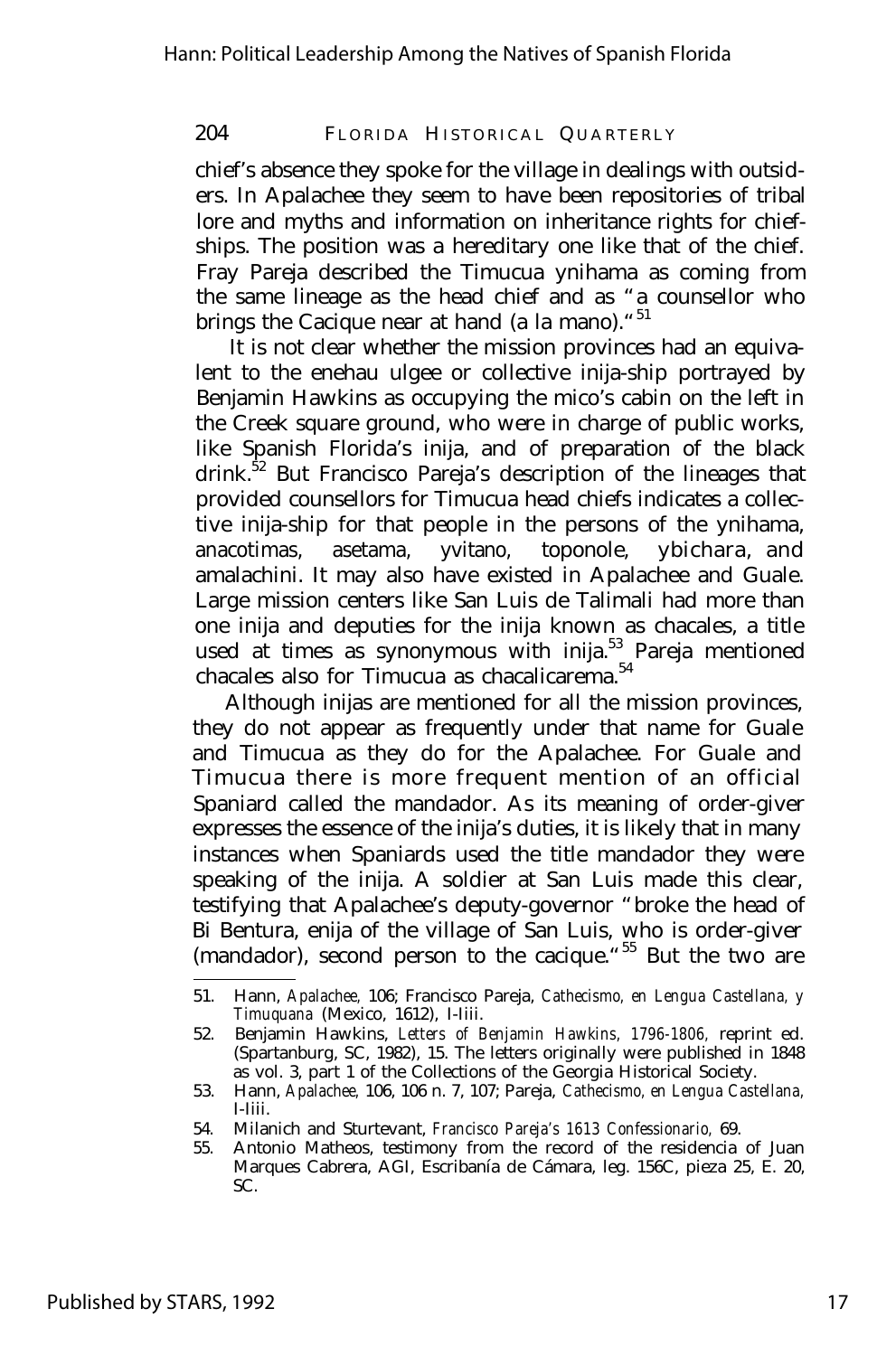not coterminous. In the first explicit mention of an inija for the Guale that this author has encountered, Florida's governor addressed an order to the "caciques, Ynijas, and mandadores" of the province.<sup>5 6</sup> But for the coastal peoples, when an inija was not mentioned and an official was identified as mandador, it is probable that he is an inija. For Guale, the same may be true for individuals identified as alaiguitas, as in the 1604 and 1695 visitations. In 1695 a Guale leader named Augustin was alluded to as mandador on one occasion and as alaiguita on another. But on the other hand the 1695 visitor's general auto noted that "all the caciques, micos, enijas, leading men, mandadores, and vassals are to be cited. "<sup>57</sup> Of course, seventeenth-century Spaniards' love for tautology could be the explanation for this seeming repetition.

Spanish usage of mandador is particularly strong for the South Carolina region at the beginning of the seventeenth century. There it seems to have been applied to other officials in addition to the inija. For the Escamacu, Cayagua, and Sati, Spaniards used cacique for the chief and mandador and mandador mayor for officials below the level of chief who, at times, were heads of outlying settlements.<sup>58</sup> Bandera used mandador similarly for the hinterland in the  $1560s$ .<sup>59</sup> In 1609, Francisco Fernández de Ecija said of his entrance into the Jordan River, and "going inland from the two headlands there is a large river, which we ascended until we reached some cabins and fields sown with corn, where an Indian lived, who was the mandador, which is what we call those [the leaders] of the Jordan." Ecija noted subsequently that the mandador's chief, named Sati, lived in a village some distance upriver.<sup>60</sup>

Gobernador (governor) is another Spanish term applied frequently to native leaders. The native governor was a person in

<sup>56.</sup> Benito Ruiz de Salazar Vallecilla to Antonio de Argüelles, July 11, 1650, AGI, SD 23, trans. Eugene Lyon, in possession of the author.

<sup>57.</sup> Ibarra, *Relacion,* 179, 184, 187; Diego de Jaen, Deputy-Governor Diego de Jaen's defense, 1695, trans. Hann, in "Visitations and Revolts"; Pueyo, visitation of Guale and Mocama, 1695. The title alaiguita seems to have been confined to the Guale as was another official known as ibisache whose function is unknown.

<sup>58.</sup> John H. Hann, "Translation of the Ecija Voyages of 1605 and 1609 and the González Derrotero of 1609," *Florida Archaeology* 2 (1986), passim.

<sup>59.</sup> Hudson, *Juan Pardo Expeditions,* 66, 228-29, 231, 233, 235-36, 238. Hudson speculates that mandadores were head warriors or war chiefs.

<sup>60.</sup> Hann, "Translation of the Ecija Voyages," 26.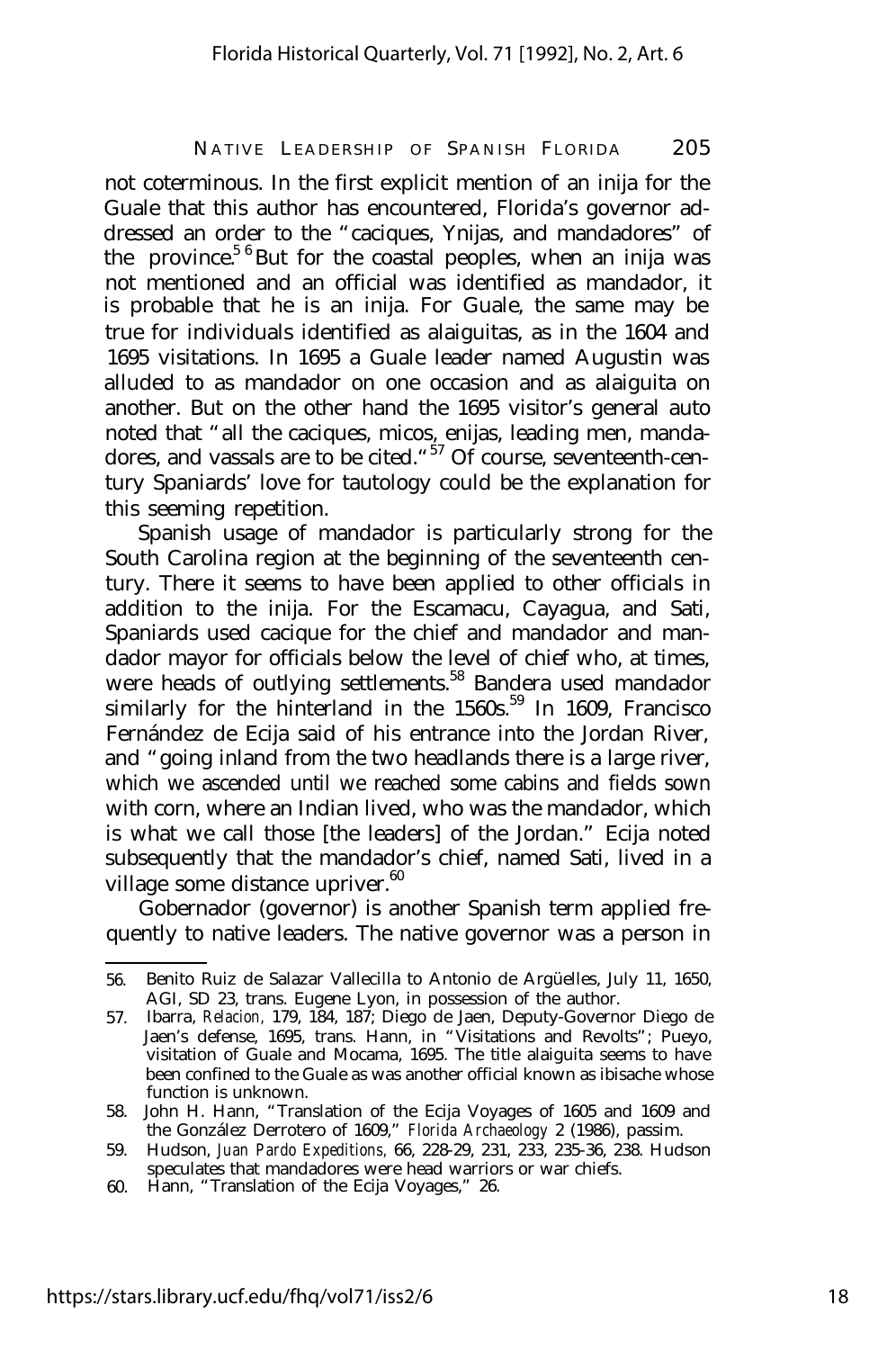charge of the village in the place of a chief when the legitimate chief or mico was incapable of exercising the duties of his office due to old age, illness, mental incapacity, or some other cause. In a 1695 visitation it was noted that Mico Bernabé of Tupiqui had been removed earlier and replaced by Tupiqui's alaiguita, who was then given the title of governor by the Spanish governor who authorized this change.<sup>61</sup> More commonly, nephew- or niece-heirs to a chieftainship were installed as governors when their ruling aunt or uncle was incapacitated by age or illness. It is not clear whether the practice had a formalized native equivalent or was introduced by the Spaniards. Among the Calusa, who had not recognized Spanish sovereignty, an old chief seems to have simply stepped aside at a certain point in favor of a son. In an instance recorded at Yustaga's San Matheo de Tolapatafi, village leaders reported that the legitimate heir, Julian, was "governing because his aunt, who is the legitimate cacica, has not died and that, although she is incapacitated, he has preferred, nonetheless, not to take formal possession of the chieftainship until she dies because of the respect that he owes her." The governor's official visitor sanctioned the status quo, observing that the heir's interim rule had proved adequate to the village's needs. But he ordered that an official title of governor be issued to Julian "so that he may govern this village in virtue of it with legitimacy."<sup>62</sup>

Guale is the only mission province known to have had a special title, tunaque, for the heir to a chiefship. A special seat in the council house was reserved for the tunaque. The frequent mention of Guale heirs in documents addressed to the leaders contrasts to the practice for most other provinces. This suggests that Guale heirs enjoyed more of a leadership role than their counterparts elsewhere. Similar mention of such heirs occurred to some degree in Mocama, Guale's southern neighbor, although no such title is known for Mocama heirs.<sup>63</sup> By contrast, Apalachee, Chacato, and Creek had a special title, usinulo (beloved son), for one of the chiefs sons, which is not recorded for the Timucua-speakers or the Guale. Special roles in ceremonies

<sup>61.</sup> Pueyo, visitation of Guale and Mocama, 1695.

<sup>62.</sup> Florencia, visitation of Timuqua, 1695.

<sup>63.</sup> Argüelles, visitation of Guale and Mocama, 1677; Ibarra, *Relacion,* 171, 176, 178-79, 183-54, 188.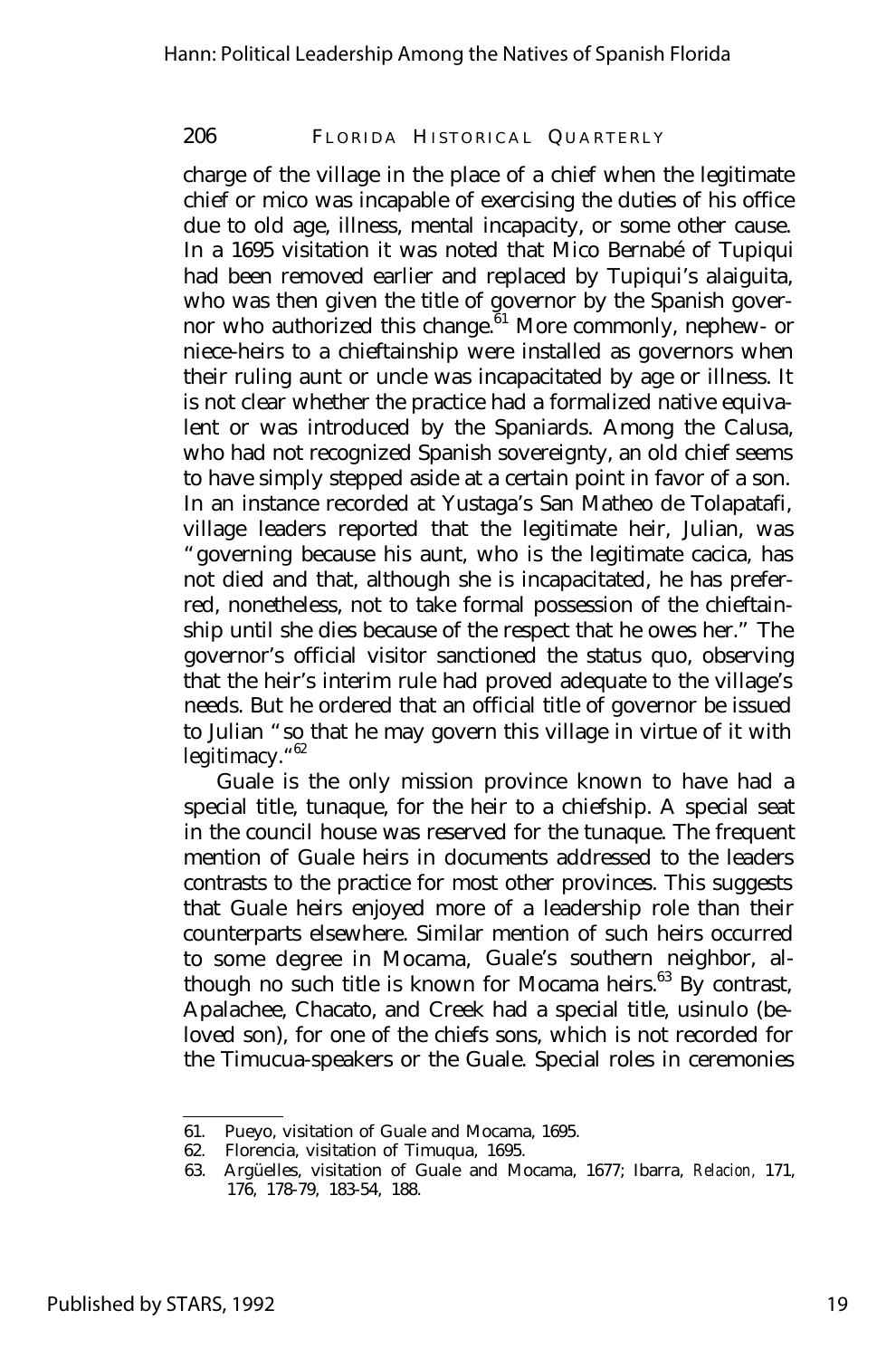associated with the tribe's ball game were reserved to the usinulo among the Apalachee. The Creek spelled the title usinjulo. $64$ 

Female leadership in the future mission provinces appears to have been negligible when Europeans first arrived. De Soto does not seem to have encountered a cacica until he reached Cofitachequi in the northern hinterland. Neither French nor Spanish sources noted female leaders among natives of the Florida, Georgia, and South Carolina coasts in the 1560s and 1570s except for the widow of Chief Hioacaia in Timucua territory twelve leagues north of Fort Caroline and Niacubacany, lady (dame) of a village near the fort.<sup>65</sup> But Pardo encountered cacicas in the northern hinterland, as had de Soto.<sup>66</sup> Timucua's Acuera, located along the Oklawaha, was ruled by a cacica in 1597 when it first gave obedience to Spain's king.<sup>67</sup> Timucua's Yufera, in the coastal hinterland opposite Cumberland Island, had a cacica when it came under Spanish sovereignty in 1604. In the first years of the seventeenth century both the Mocama and the descendents of Saturiwa's people were ruled by women.<sup>68</sup> The first evidence of cacicas in Guale dates from 1677, and in western Timucua from  $1657<sup>69</sup>$  Only for the Apalachee and Chacato among the missionized natives is there no evidence of cacicas. Women do not seem to have held a position of authority anywhere in Spanish Florida other than that of chief, mica, or orata.

The wide circulation of titles like holata and inija across tribal and linguistic frontiers suggests considerable borrowing of cultural elements. Only the fisher-hunter-gatherers of south Florida seem not to have participated in the nomenclature that characterized the mission provinces. Apalachee and Timucua shared the holata, inija, and chacal. Apalachee and Chacato shared inija, chacal, and usinulo. The linguistically close Guale, Yamasee, and Tama stand apart from other missionized peoples because of their use of mico, mico mayor, tunaque, alaiguita, and ibisache, although they were tied to the rest through the

<sup>64.</sup> Fernández de Florencia, auto concerning the revolt of the Chacatos, 1675; Hann, *Apalachee,* 104, 123, 338, 340.

<sup>65.</sup> Lussagnet, *Les Français en Amérique,* 136, 151.

<sup>66.</sup> Hudson, *Juan Pardo Expeditions,* 215.

<sup>67.</sup> Machado, list of gifts to Indians, 1597.

<sup>68.</sup> Ibarra, *Relacion,* 176; Valdés, government matters (inquiry), 1602.

<sup>69.</sup> Argüelles, visitation of Guale and Mocama, 1677; Hann, "Translation of Governor Rebolledo's 1657 Visitation," 104.